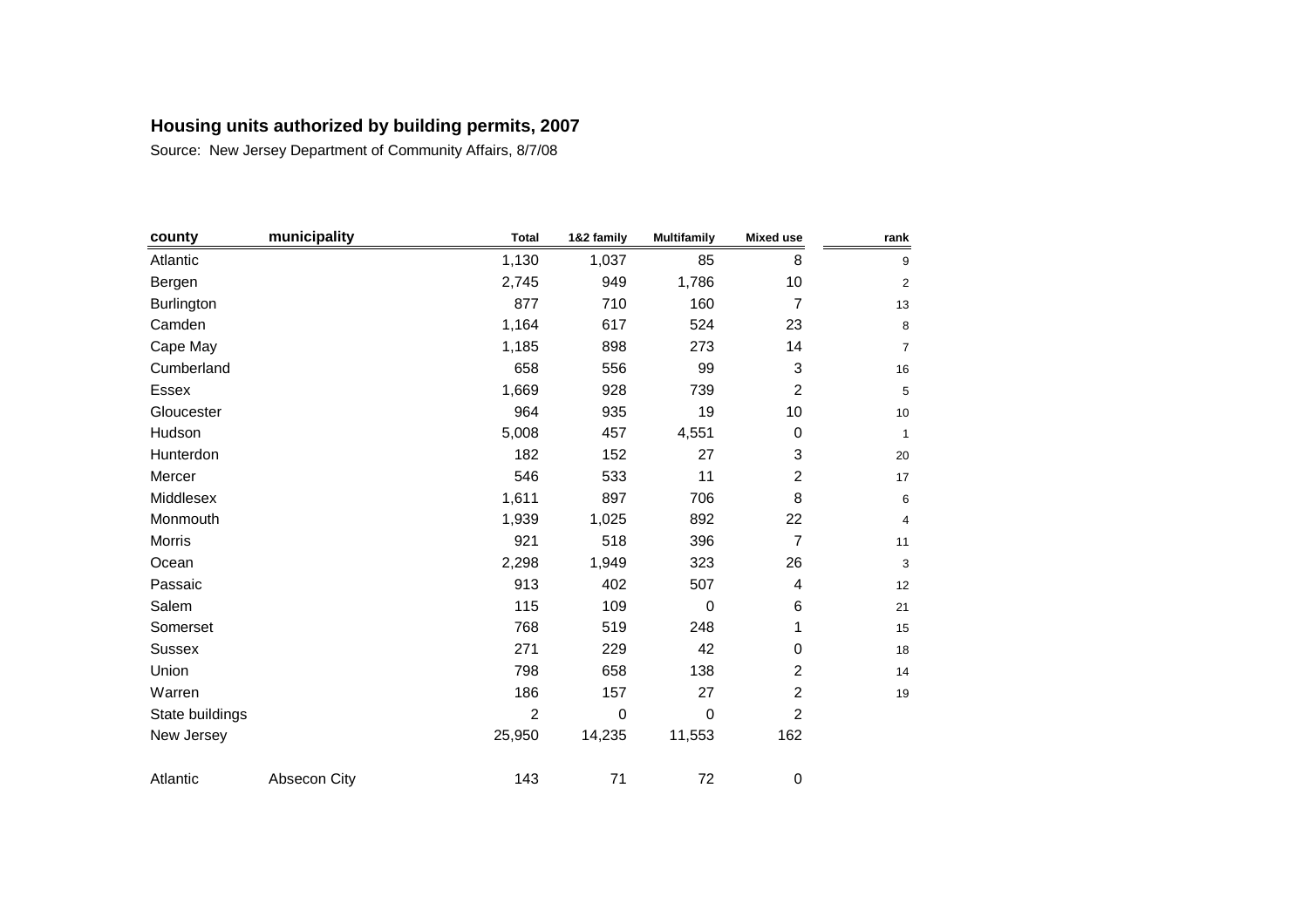|                             | <b>Total</b>   | 1&2 family     | <b>Multifamily</b> | <b>Mixed use</b> | rank |
|-----------------------------|----------------|----------------|--------------------|------------------|------|
| <b>Atlantic City</b>        | 65             | 58             |                    | 6                |      |
| <b>Brigantine City</b>      | 38             | 38             | $\Omega$           | 0                |      |
| Buena Borough               | 14             | 13             | 0                  |                  |      |
| <b>Buena Vista Township</b> | 20             | 20             | 0                  | 0                |      |
| Corbin City                 | 3              | 3              | $\Omega$           | 0                |      |
| Egg Harbor City             | 4              | 4              | $\Omega$           | 0                |      |
| Egg Harbor Township         | 338            | 338            | $\Omega$           | 0                |      |
| <b>Estell Manor City</b>    | 4              | 4              | 0                  | 0                |      |
| Folsom Borough              | 3              | 3              | 0                  | 0                |      |
| Galloway Township           | 117            | 117            | $\Omega$           | 0                |      |
| Hamilton Township           | 129            | 128            | $\Omega$           | 1                |      |
| Hammonton Township          | 28             | 28             | 0                  | 0                |      |
| Linwood City                | 11             | 11             | $\Omega$           | 0                |      |
| Longport City               | 34             | 34             | $\Omega$           | 0                |      |
| Margate City                | 49             | 37             | 12                 | 0                |      |
| <b>Mullica City</b>         | 12             | 12             | 0                  | 0                |      |
| Northfield City             | 9              | 9              | 0                  | 0                |      |
| Pleasantville City          | 94             | 94             | 0                  | 0                |      |
| Port Republic City          | $\overline{c}$ | $\overline{c}$ | $\Omega$           | 0                |      |
| <b>Somers Point City</b>    | 8              | 8              | 0                  | 0                |      |
| <b>Ventnor City</b>         | $\overline{c}$ | 2              | 0                  | 0                |      |
| Weymouth Township           | 3              | 3              | 0                  | 0                |      |
| Allendale Borough           | 12             | 6              | 6                  | 0                |      |
| Alpine Borough              | 10             | 10             | 0                  | 0                |      |
| Bergenfield Borough         | 11             | 11             | 0                  | 0                |      |
|                             | municipality   |                |                    |                  |      |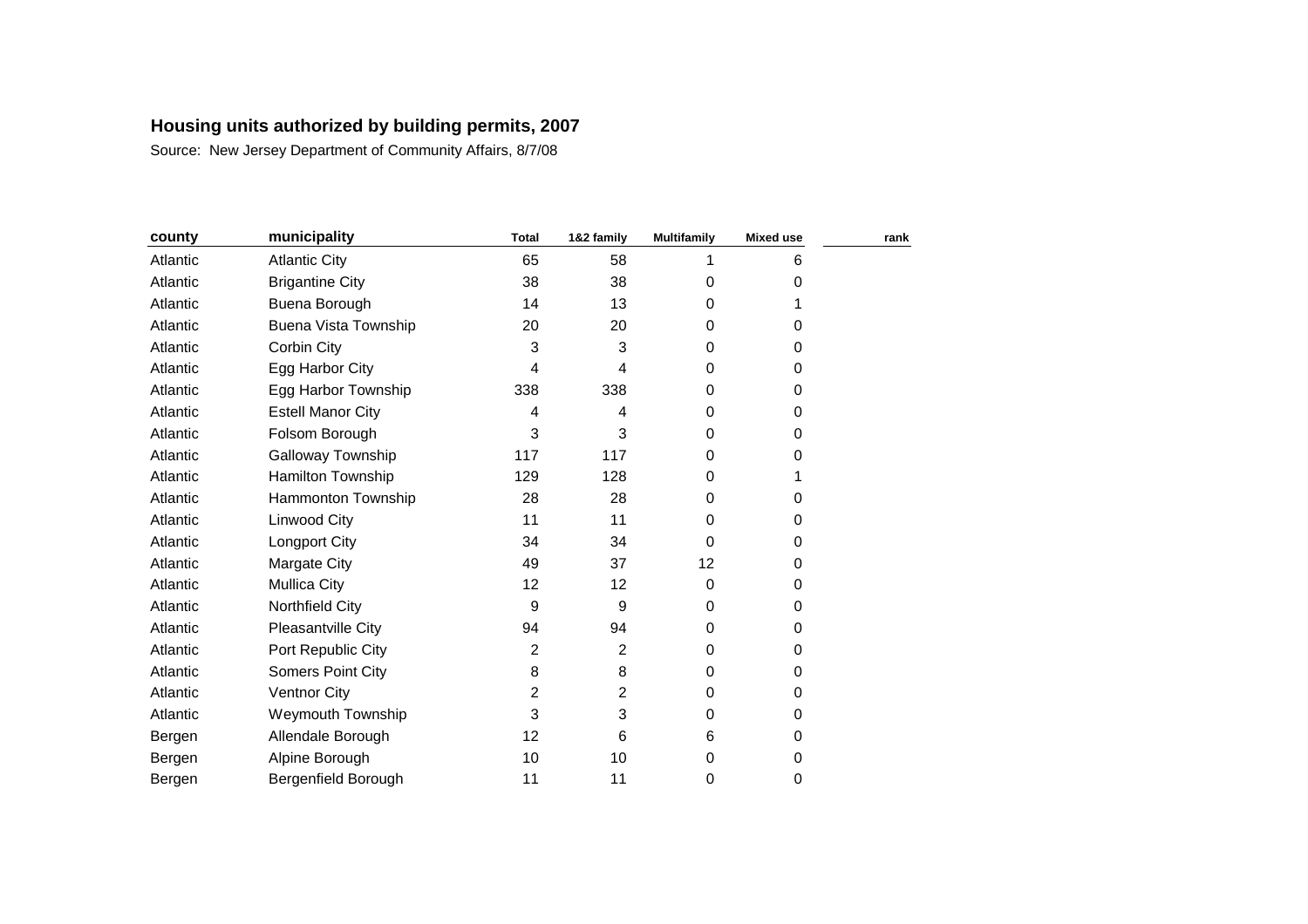| county | municipality              | <b>Total</b> | 1&2 family     | <b>Multifamily</b> | <b>Mixed use</b> | rank |
|--------|---------------------------|--------------|----------------|--------------------|------------------|------|
| Bergen | Bogota Borough            | 1            |                | $\Omega$           | 0                |      |
| Bergen | Carlstadt Borough         | 14           | 14             | $\Omega$           | 0                |      |
| Bergen | Cliffside Park Borough    | 310          | 21             | 289                | 0                |      |
| Bergen | Closter Borough           | 20           | 20             | 0                  | 0                |      |
| Bergen | Cresskill Borough         | 11           | 11             | $\Omega$           | 0                |      |
| Bergen | Demarest Borough          | 13           | 13             | $\Omega$           | 0                |      |
| Bergen | Dumont Borough            | 14           | 14             | $\Omega$           | 0                |      |
| Bergen | Elmwood Park Borough      | 39           | 39             | 0                  | 0                |      |
| Bergen | East Rutherford Borough   | 624          | $\overline{2}$ | 622                | 0                |      |
| Bergen | Edgewater Borough         | 77           | 22             | 55                 | 0                |      |
| Bergen | Emerson Borough           | 8            | 8              | $\Omega$           | 0                |      |
| Bergen | Englewood City            | 388          | 9              | 378                |                  |      |
| Bergen | Englewood Cliffs Borough  | 27           | 26             | $\Omega$           |                  |      |
| Bergen | Fair Lawn Borough         | 9            | 8              | $\Omega$           |                  |      |
| Bergen | Fairview Borough          | 29           | 16             | 13                 | 0                |      |
| Bergen | Fort Lee Borough          | 35           | 35             | $\Omega$           | 0                |      |
| Bergen | Franklin Lakes Borough    | 26           | 26             | 0                  | 0                |      |
| Bergen | <b>Garfield City</b>      | 19           | 19             | 0                  | 0                |      |
| Bergen | Glen Rock Borough         | 6            | 6              | $\Omega$           | 0                |      |
| Bergen | Hackensack City           | 59           | 8              | 51                 | 0                |      |
| Bergen | Harrington Park Borough   | 5            | 5              | $\Omega$           | 0                |      |
| Bergen | Hasbrouck Heights Borough | 12           | 12             | 0                  | 0                |      |
| Bergen | Haworth Borough           | 6            | 6              | $\Omega$           | 0                |      |
| Bergen | Hillsdale Borough         | 12           | $\overline{c}$ | 10                 | 0                |      |
| Bergen | Ho-Ho-Kus Borough         | 4            | 4              | 0                  | 0                |      |
|        |                           |              |                |                    |                  |      |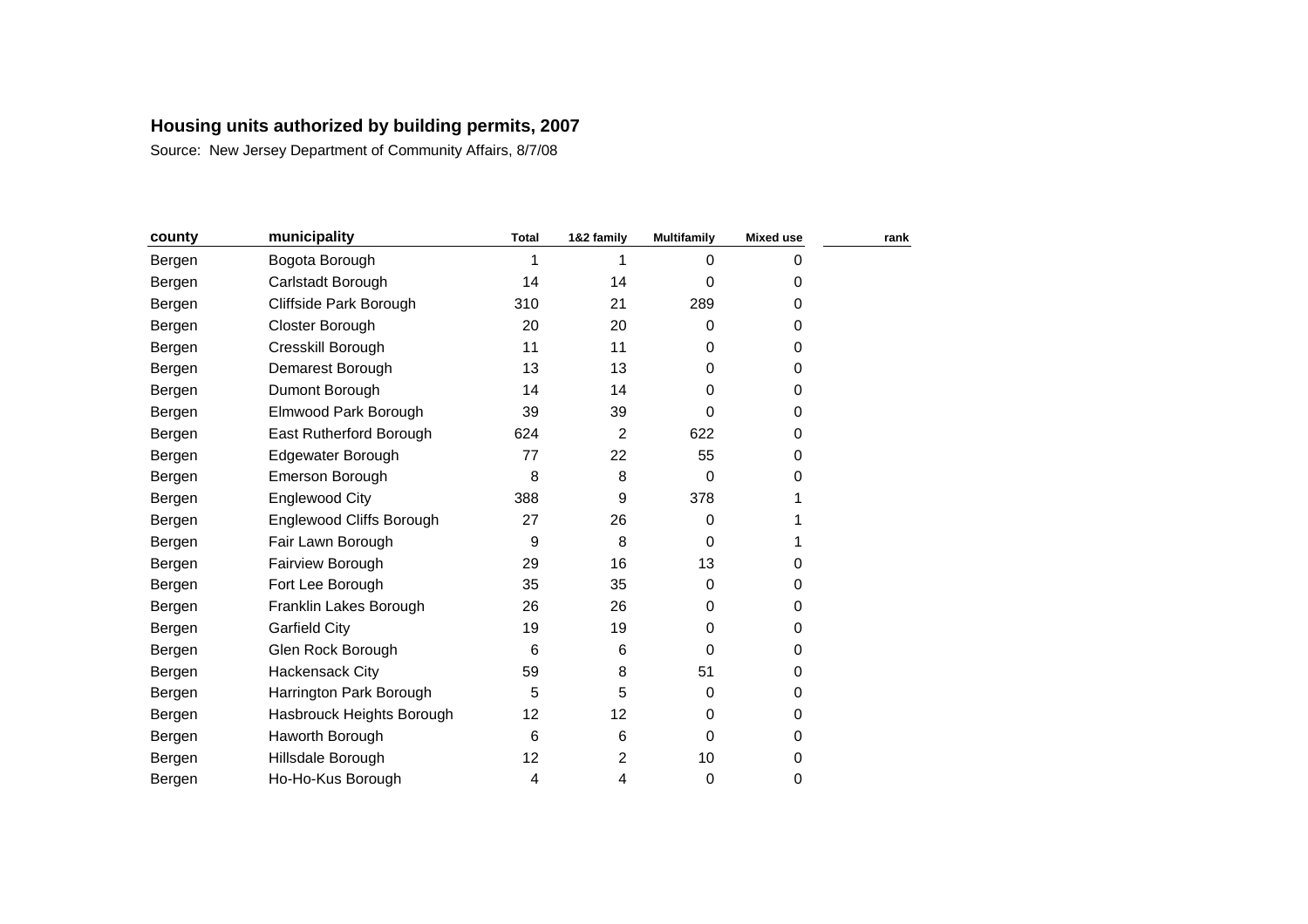| county | municipality               | <b>Total</b>   | 1&2 family     | <b>Multifamily</b> | <b>Mixed use</b> | rank |
|--------|----------------------------|----------------|----------------|--------------------|------------------|------|
| Bergen | Leonia Borough             | 2              | $\overline{2}$ | 0                  | 0                |      |
| Bergen | Little Ferry Borough       | 5              | 5              | 0                  | 0                |      |
| Bergen | Lodi Borough               | 11             | 11             | 0                  | 0                |      |
| Bergen | Lyndhurst Township         | 3              | 3              | 0                  | 0                |      |
| Bergen | Mahwah Township            | 25             | 25             | $\Omega$           | 0                |      |
| Bergen | Maywood Borough            | 1              |                | 0                  | 0                |      |
| Bergen | Midland Park Borough       | 3              | 3              | 0                  | 0                |      |
| Bergen | Montvale Borough           | 112            | 112            | 0                  | 0                |      |
| Bergen | Moonachie Borough          | $\overline{2}$ | $\overline{2}$ | 0                  | 0                |      |
| Bergen | New Milford Borough        | 10             | 9              | $\Omega$           |                  |      |
| Bergen | North Arlington Borough    | 2              | 2              | $\Omega$           | 0                |      |
| Bergen | Northvale Borough          | 71             | 23             | 48                 | 0                |      |
| Bergen | Norwood Borough            | 9              | 9              | $\Omega$           | 0                |      |
| Bergen | Oakland Borough            | 2              | 2              | $\Omega$           | 0                |      |
| Bergen | Old Tappan Borough         | 11             | 11             | 0                  | 0                |      |
| Bergen | Oradell Borough            | $\overline{2}$ | $\overline{2}$ | $\Omega$           | 0                |      |
| Bergen | Palisades Park Borough     | 78             | 70             | 7                  |                  |      |
| Bergen | Paramus Borough            | 25             | 25             | $\Omega$           | 0                |      |
| Bergen | Park Ridge Borough         | 13             | 13             | $\Omega$           | 0                |      |
| Bergen | Ramsey Borough             | $\overline{7}$ | 7              | $\Omega$           | 0                |      |
| Bergen | Ridgefield Borough         | 12             | 12             | 0                  | 0                |      |
| Bergen | Ridgefield Park Village    | 5              | 5              | $\Omega$           | 0                |      |
| Bergen | Ridgewood Village          | 9              | 9              | $\Omega$           | 0                |      |
| Bergen | River Edge Borough         | 11             | 11             | 0                  | 0                |      |
| Bergen | <b>River Vale Township</b> | 15             | 13             | 0                  | 2                |      |
|        |                            |                |                |                    |                  |      |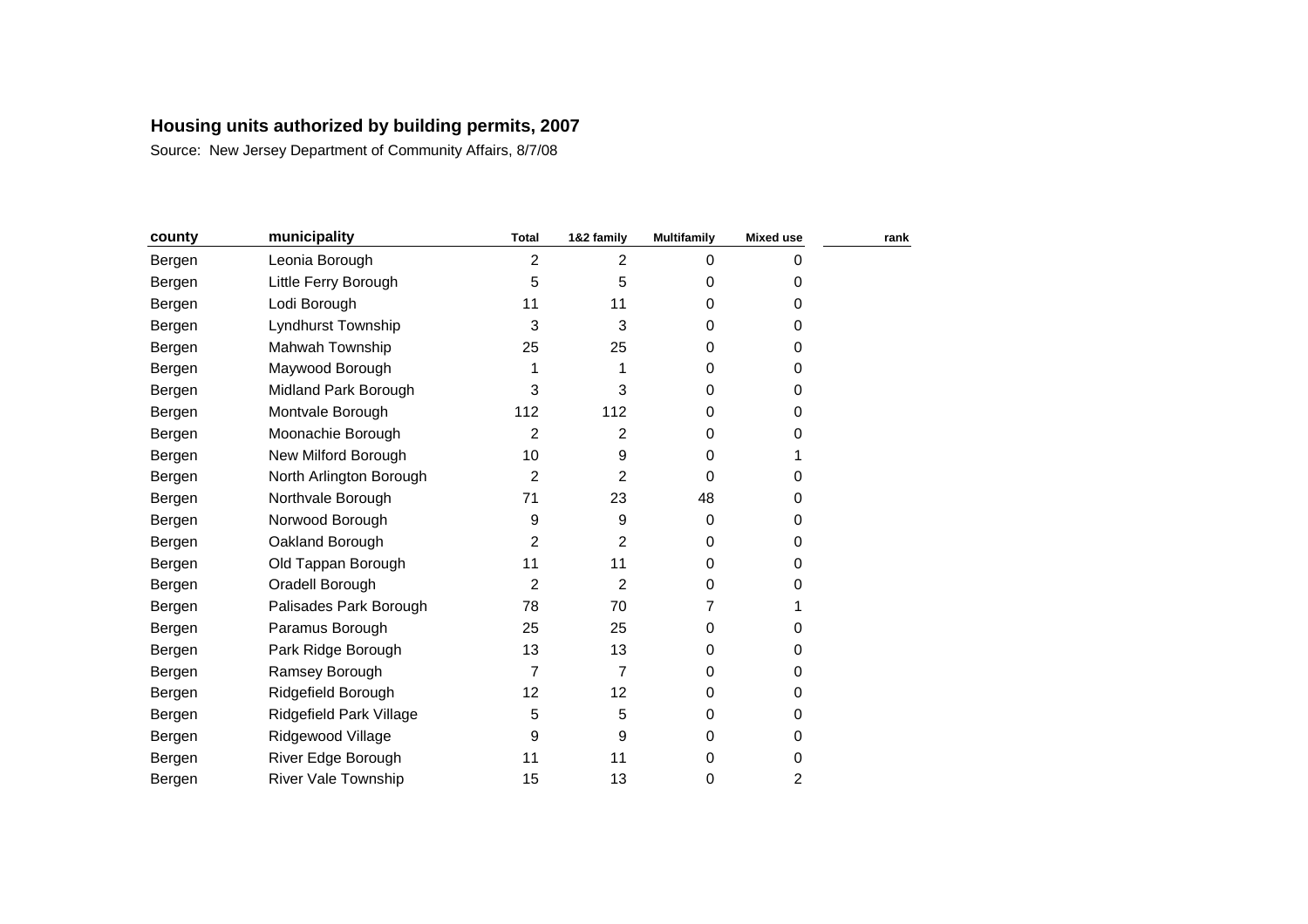| county            | municipality                 | <b>Total</b>   | 1&2 family | <b>Multifamily</b> | <b>Mixed use</b> | rank |
|-------------------|------------------------------|----------------|------------|--------------------|------------------|------|
| Bergen            | Rochelle Park Township       |                |            | $\Omega$           | 0                |      |
| Bergen            | Rockleigh Borough            | 0              | 0          | 0                  | 0                |      |
| Bergen            | <b>Rutherford Borough</b>    | 5              | 3          | 2                  | 0                |      |
| Bergen            | Saddle Brook Township        | 165            | 7          | 158                | 0                |      |
| Bergen            | Saddle River Borough         | 16             | 16         | 0                  | 0                |      |
| Bergen            | South Hackensack Twp         | 1              |            | 0                  | 0                |      |
| Bergen            | <b>Teaneck Township</b>      | 16             | 16         | 0                  | 0                |      |
| Bergen            | <b>Tenafly Borough</b>       | 183            | 36         | 147                | 0                |      |
| Bergen            | Teterboro Borough            | 0              | $\Omega$   | 0                  | 0                |      |
| Bergen            | Upper Saddle River Borough   | 18             | 18         | 0                  | 0                |      |
| Bergen            | <b>Waldwick Borough</b>      | 29             | 29         | $\Omega$           | 0                |      |
| Bergen            | Wallington Borough           | 13             | 10         | 0                  | 3                |      |
| Bergen            | Washington Township          | 12             | 12         | 0                  | 0                |      |
| Bergen            | Westwood Borough             | 7              | 7          | 0                  | 0                |      |
| Bergen            | Woodcliff Lake Borough       | 7              | 7          | 0                  | 0                |      |
| Bergen            | Wood-Ridge Borough           | 8              | 8          | 0                  | 0                |      |
| Bergen            | Wyckoff Township             | 17             | 17         | 0                  | 0                |      |
| <b>Burlington</b> | <b>Bass River Township</b>   | 4              | 4          | 0                  | 0                |      |
| Burlington        | <b>Beverly City</b>          | 5              | 5          | 0                  | 0                |      |
| <b>Burlington</b> | <b>Bordentown City</b>       |                |            | 0                  | 0                |      |
| <b>Burlington</b> | <b>Bordentown Township</b>   |                |            | 0                  | 0                |      |
| <b>Burlington</b> | <b>Burlington City</b>       | $\overline{2}$ | 2          | $\Omega$           | 0                |      |
| Burlington        | <b>Burlington Township</b>   | 45             | 45         | 0                  | 0                |      |
| Burlington        | <b>Chesterfield Township</b> | 200            | 200        | 0                  | 0                |      |
| Burlington        | <b>Cinnaminson Township</b>  | 77             | 47         | 30                 | 0                |      |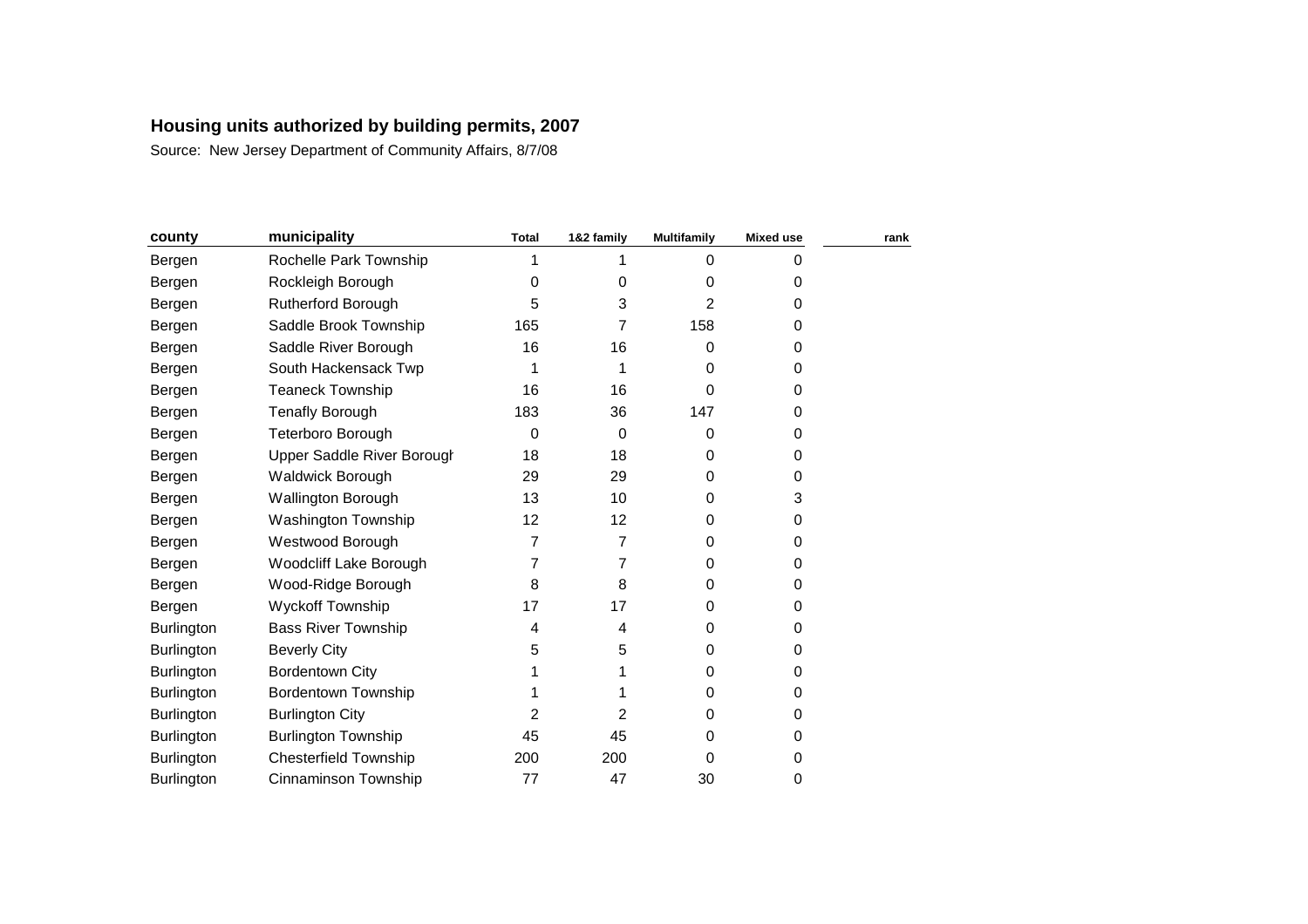| county            | municipality                   | <b>Total</b> | 1&2 family | <b>Multifamily</b> | <b>Mixed use</b> | rank |
|-------------------|--------------------------------|--------------|------------|--------------------|------------------|------|
| Burlington        | Delanco Township               | 91           | 0          | 90                 |                  |      |
| <b>Burlington</b> | Delran Township                | 4            | 4          | 0                  | 0                |      |
| Burlington        | Eastampton Township            | 21           | 21         | 0                  | 0                |      |
| Burlington        | <b>Edgewater Park Township</b> | 1            | 1          | 0                  | 0                |      |
| Burlington        | Evesham Township               | 16           | 16         | 0                  | 0                |      |
| Burlington        | Fieldsboro Borough             | 0            | 0          | 0                  | 0                |      |
| <b>Burlington</b> | Florence Township              | 35           | 35         | 0                  | 0                |      |
| <b>Burlington</b> | Hainesport Township            | 5            | 5          | 0                  | 0                |      |
| <b>Burlington</b> | <b>Lumberton Township</b>      | 1            |            | 0                  | 0                |      |
| Burlington        | <b>Mansfield Township</b>      | 37           | 37         | 0                  | 0                |      |
| <b>Burlington</b> | Maple Shade Borough            | 8            | 8          | $\Omega$           | 0                |      |
| Burlington        | <b>Medford Township</b>        | 43           | 6          | 37                 | 0                |      |
| Burlington        | Medford Lakes Borough          | 9            | 9          | 0                  | 0                |      |
| Burlington        | Moorestown Township            | 19           | 19         | 0                  | 0                |      |
| <b>Burlington</b> | Mount Holly Township           | 5            | 5          | 0                  | 0                |      |
| <b>Burlington</b> | Mount Laurel Township          | 45           | 45         | 0                  | 0                |      |
| <b>Burlington</b> | New Hanover Township           | 4            | 4          | 0                  | 0                |      |
| <b>Burlington</b> | North Hanover Township         | 22           | 18         | 0                  | 4                |      |
| Burlington        | Palmyra Borough                | 5            | 5          | 0                  | 0                |      |
| Burlington        | Pemberton Borough              | 35           | 35         | 0                  | 0                |      |
| Burlington        | Pemberton Township             | 34           | 34         | 0                  | 0                |      |
| Burlington        | <b>Riverside Township</b>      | 2            | 2          | $\Omega$           | 0                |      |
| Burlington        | Riverton Borough               | 5            | 5          | 0                  | 0                |      |
| <b>Burlington</b> | Shamong Township               | 3            | 3          | 0                  | 0                |      |
| <b>Burlington</b> | Southampton Township           | 25           | 25         | 0                  | 0                |      |
|                   |                                |              |            |                    |                  |      |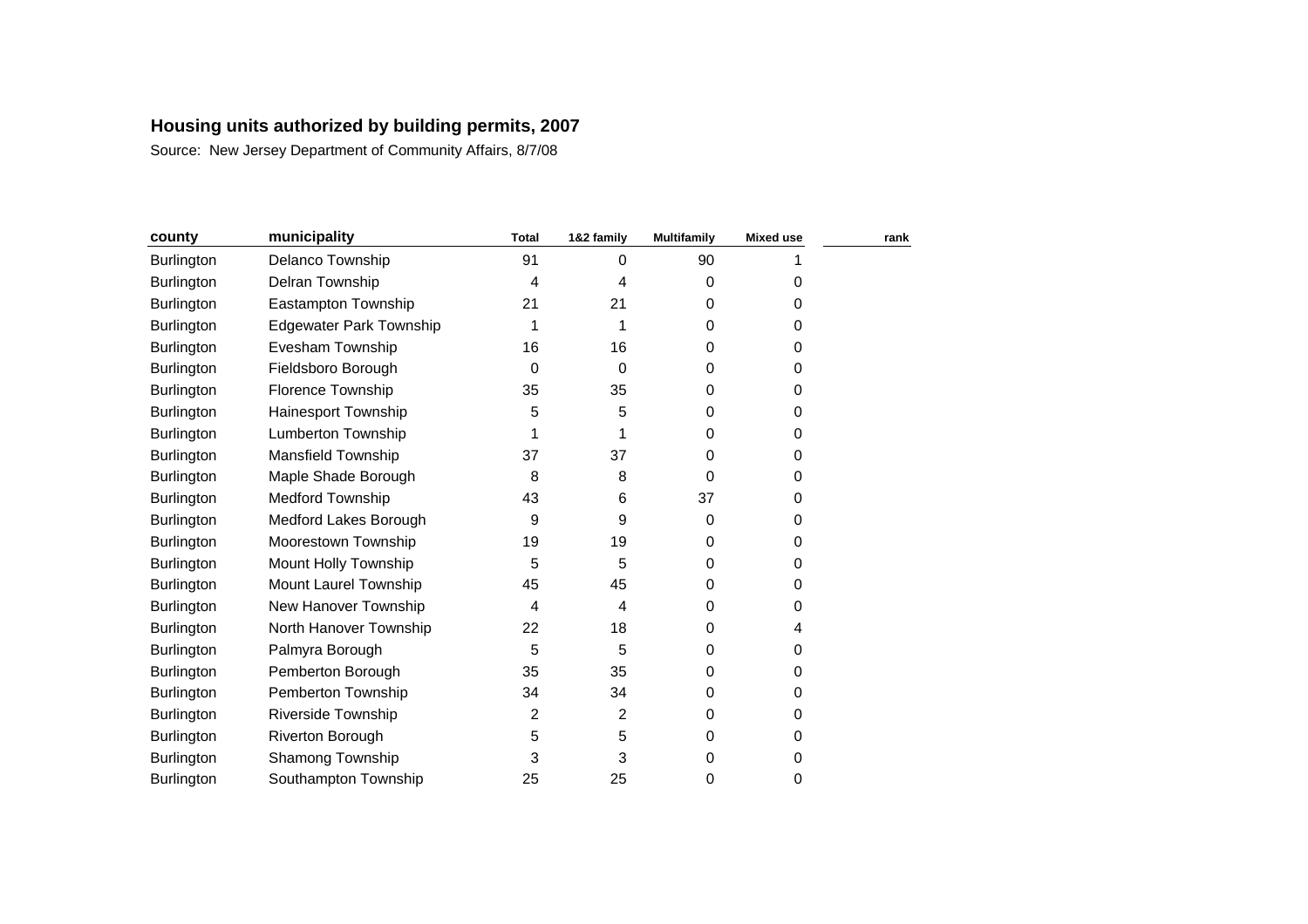| county            | municipality               | <b>Total</b>   | 1&2 family     | <b>Multifamily</b> | <b>Mixed use</b> | rank |
|-------------------|----------------------------|----------------|----------------|--------------------|------------------|------|
| <b>Burlington</b> | Springfield Township       | 2              | $\overline{2}$ | $\Omega$           | 0                |      |
| <b>Burlington</b> | <b>Tabernacle Township</b> | 16             | 14             | 0                  | $\overline{c}$   |      |
| <b>Burlington</b> | Washington Township        | 3              |                | 2                  | 0                |      |
| Burlington        | <b>Westampton Township</b> | 32             | 32             | 0                  | 0                |      |
| <b>Burlington</b> | Willingboro Township       | 1              | 1              | 0                  | 0                |      |
| Burlington        | <b>Woodland Township</b>   | 7              | 7              | 0                  | 0                |      |
| <b>Burlington</b> | Wrightstown Borough        | 6              | 5              |                    | 0                |      |
| Camden            | Audubon Borough            | 3              | 3              | 0                  | 0                |      |
| Camden            | Audubon Park Borough       | 0              | 0              | $\Omega$           | 0                |      |
| Camden            | Barrington Borough         | 8              | 8              | 0                  | 0                |      |
| Camden            | Bellmawr Borough           | 8              | 8              | 0                  | 0                |      |
| Camden            | Berlin Borough             | 55             | 23             | 32                 | 0                |      |
| Camden            | <b>Berlin Township</b>     | 21             | 21             | 0                  | 0                |      |
| Camden            | Brooklawn Borough          | 0              | 0              | 0                  | 0                |      |
| Camden            | Camden City                | 295            | 57             | 238                | 0                |      |
| Camden            | Cherry Hill Township       | 29             | 28             | 0                  |                  |      |
| Camden            | Chesilhurst Borough        | 16             | 16             | $\Omega$           | 0                |      |
| Camden            | <b>Clementon Borough</b>   | 6              | 6              | 0                  | 0                |      |
| Camden            | Collingswood Borough       | 0              | 0              | 0                  | 0                |      |
| Camden            | Gibbsboro Borough          | $\overline{2}$ | 2              | 0                  | 0                |      |
| Camden            | <b>Gloucester City</b>     | 57             | 57             | 0                  | 0                |      |
| Camden            | <b>Gloucester Township</b> | 5              | 5              | 0                  | 0                |      |
| Camden            | Haddon Township            | 4              | 4              | 0                  | 0                |      |
| Camden            | Haddonfield Borough        | 7              | 7              | $\Omega$           | 0                |      |
| Camden            | Haddon Heights Borough     | 68             | 68             | 0                  | 0                |      |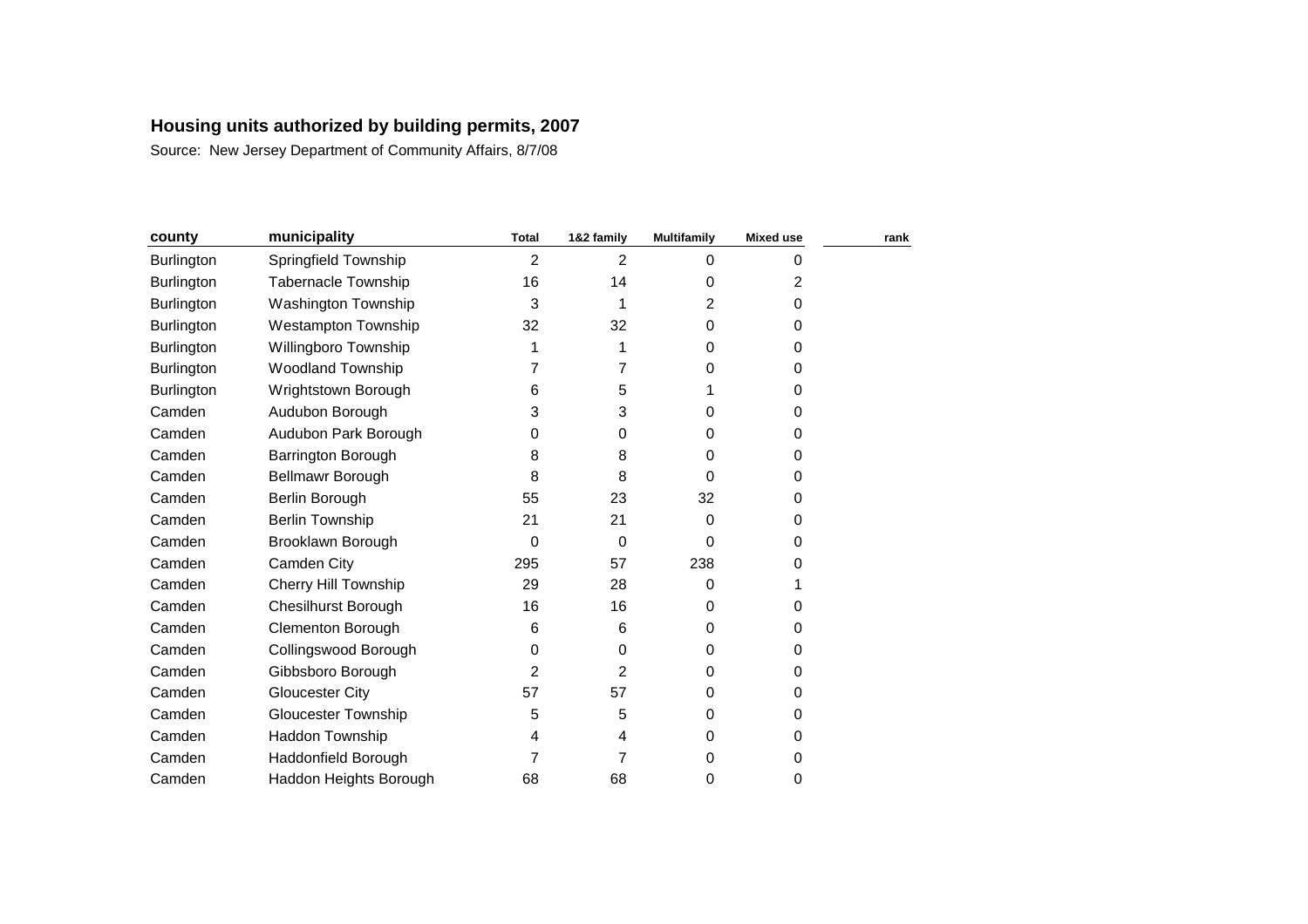| county   | municipality              | <b>Total</b> | 1&2 family     | <b>Multifamily</b> | <b>Mixed use</b> | rank |
|----------|---------------------------|--------------|----------------|--------------------|------------------|------|
| Camden   | Hi-nella Borough          | 0            | $\Omega$       | $\Omega$           | 0                |      |
| Camden   | Laurel Springs Borough    | 1            |                | $\Omega$           | 0                |      |
| Camden   | Lawnside Borough          | 14           | 14             | $\Omega$           | 0                |      |
| Camden   | Lindenwold Borough        | 178          | 2              | 176                | 0                |      |
| Camden   | Magnolia Borough          | 5            | 5              | $\Omega$           | 0                |      |
| Camden   | Merchantville Borough     | 0            | 0              | 0                  | 0                |      |
| Camden   | Mount Ephraim Borough     | 2            |                | $\Omega$           |                  |      |
| Camden   | Oaklyn Borough            | 0            | 0              | 0                  | 0                |      |
| Camden   | Pennsauken Township       | 41           | 20             | 0                  | 21               |      |
| Camden   | Pine Hill Borough         | 3            | 3              | 0                  | 0                |      |
| Camden   | Pine Valley Borough       | 1            |                | $\Omega$           | 0                |      |
| Camden   | Runnemede Borough         | 6            | 6              | $\Omega$           | 0                |      |
| Camden   | Somerdale Borough         | 1            |                | $\Omega$           | 0                |      |
| Camden   | <b>Stratford Borough</b>  | 2            | 2              | $\Omega$           | 0                |      |
| Camden   | Tavistock Borough         | 0            | $\Omega$       | $\Omega$           | 0                |      |
| Camden   | Voorhees Township         | 159          | 81             | 78                 | 0                |      |
| Camden   | <b>Waterford Township</b> | 18           | 18             | $\Omega$           | 0                |      |
| Camden   | Winslow Township          | 149          | 149            | $\Omega$           | 0                |      |
| Camden   | Woodlynne Borough         | 0            | $\Omega$       | 0                  | 0                |      |
| Cape May | Avalon Borough            | 82           | 81             |                    | 0                |      |
| Cape May | Cape May City             | 19           | 19             | 0                  | 0                |      |
| Cape May | Cape May Point Borough    | 4            | $\overline{4}$ | $\Omega$           | 0                |      |
| Cape May | Dennis Township           | 14           | 14             | 0                  | 0                |      |
| Cape May | Lower Township            | 249          | 39             | 210                | 0                |      |
| Cape May | Middle Township           | 287          | 284            | 0                  | 3                |      |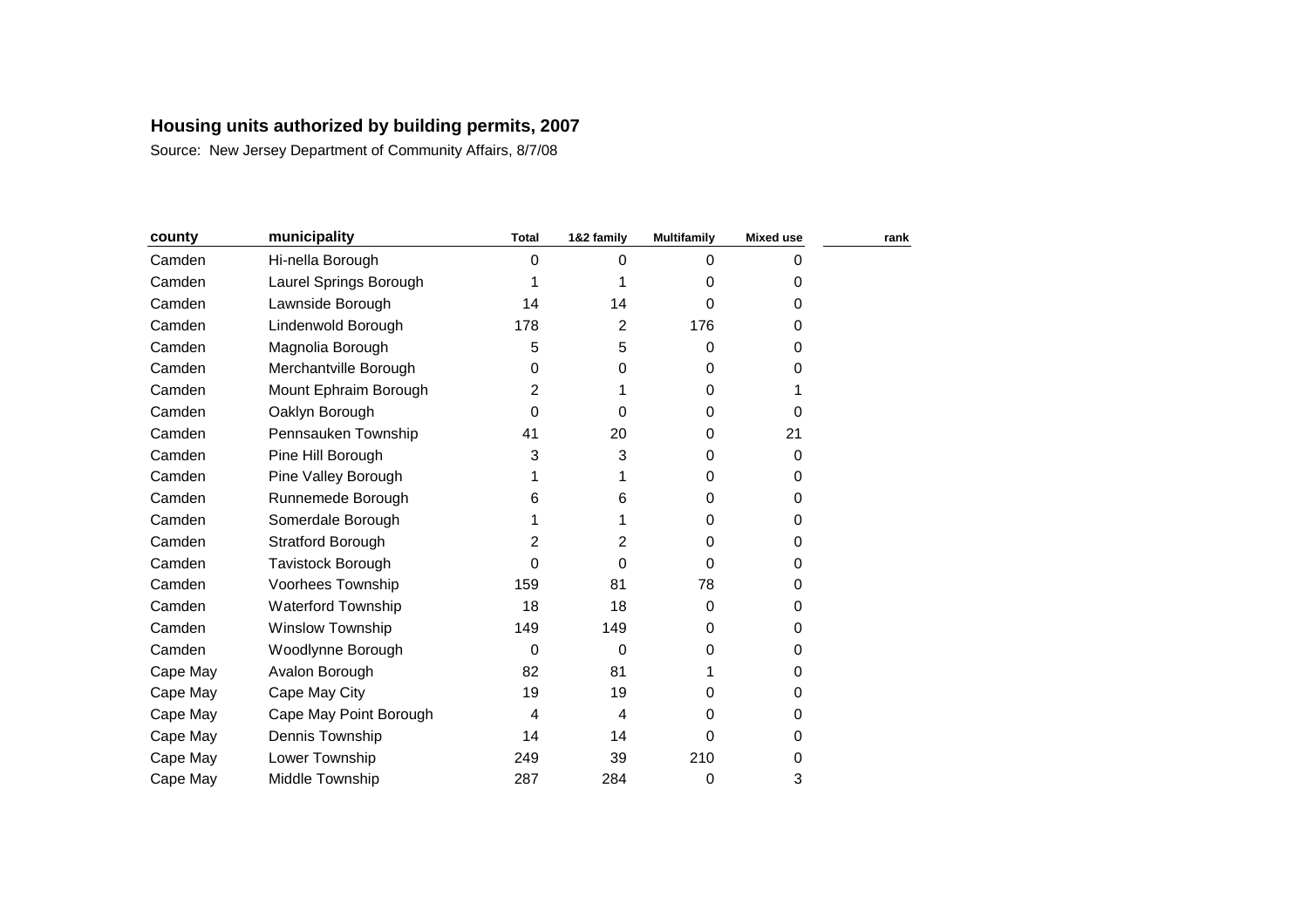| county     | municipality                    | <b>Total</b>   | 1&2 family | <b>Multifamily</b> | <b>Mixed use</b> | rank |
|------------|---------------------------------|----------------|------------|--------------------|------------------|------|
| Cape May   | North Wildwood City             | 103            | 70         | 31                 | 2                |      |
| Cape May   | Ocean City                      | 155            | 143        | 12                 | 0                |      |
| Cape May   | Sea Isle City                   | 90             | 89         |                    | 0                |      |
| Cape May   | Stone Harbor Borough            | 34             | 34         | $\Omega$           | 0                |      |
| Cape May   | <b>Upper Township</b>           | 14             | 14         | $\Omega$           | 0                |      |
| Cape May   | West Cape May Borough           | 13             | 10         | 3                  | 0                |      |
| Cape May   | West Wildwood Borough           | $\overline{7}$ | 7          | $\Omega$           | 0                |      |
| Cape May   | <b>Wildwood City</b>            | 85             | 69         | 15                 |                  |      |
| Cape May   | Wildwood Crest Borough          | $\overline{7}$ | 7          | $\Omega$           | 0                |      |
| Cape May   | Woodbine Borough                | 22             | 14         | $\Omega$           | 8                |      |
| Cumberland | <b>Bridgeton City</b>           | 72             | 72         | $\Omega$           | 0                |      |
| Cumberland | <b>Commercial Township</b>      | 4              | 4          | $\Omega$           | 0                |      |
| Cumberland | <b>Deerfield Township</b>       | 13             | 13         | $\Omega$           | 0                |      |
| Cumberland | Downe Township                  | 13             | 12         | $\Omega$           |                  |      |
| Cumberland | <b>Fairfield Township</b>       | 7              | 6          | $\Omega$           |                  |      |
| Cumberland | <b>Greenwich Township</b>       | 1              |            | $\Omega$           | 0                |      |
| Cumberland | <b>Hopewell Township</b>        | 7              | 7          | 0                  | 0                |      |
| Cumberland | Lawrence Township               | 1              | 0          |                    | 0                |      |
| Cumberland | Maurice River Township          | 9              | 9          | 0                  | 0                |      |
| Cumberland | <b>Millville City</b>           | 235            | 154        | 81                 | 0                |      |
| Cumberland | Shiloh Borough                  | 0              | 0          | 0                  | 0                |      |
| Cumberland | <b>Stow Creek Township</b>      | 0              | $\Omega$   | $\Omega$           | 0                |      |
| Cumberland | <b>Upper Deerfield Township</b> | 49             | 31         | 17                 |                  |      |
| Cumberland | <b>Vineland City</b>            | 247            | 247        | $\Omega$           | 0                |      |
| Essex      | <b>Belleville Town</b>          | 103            | 69         | 34                 | 0                |      |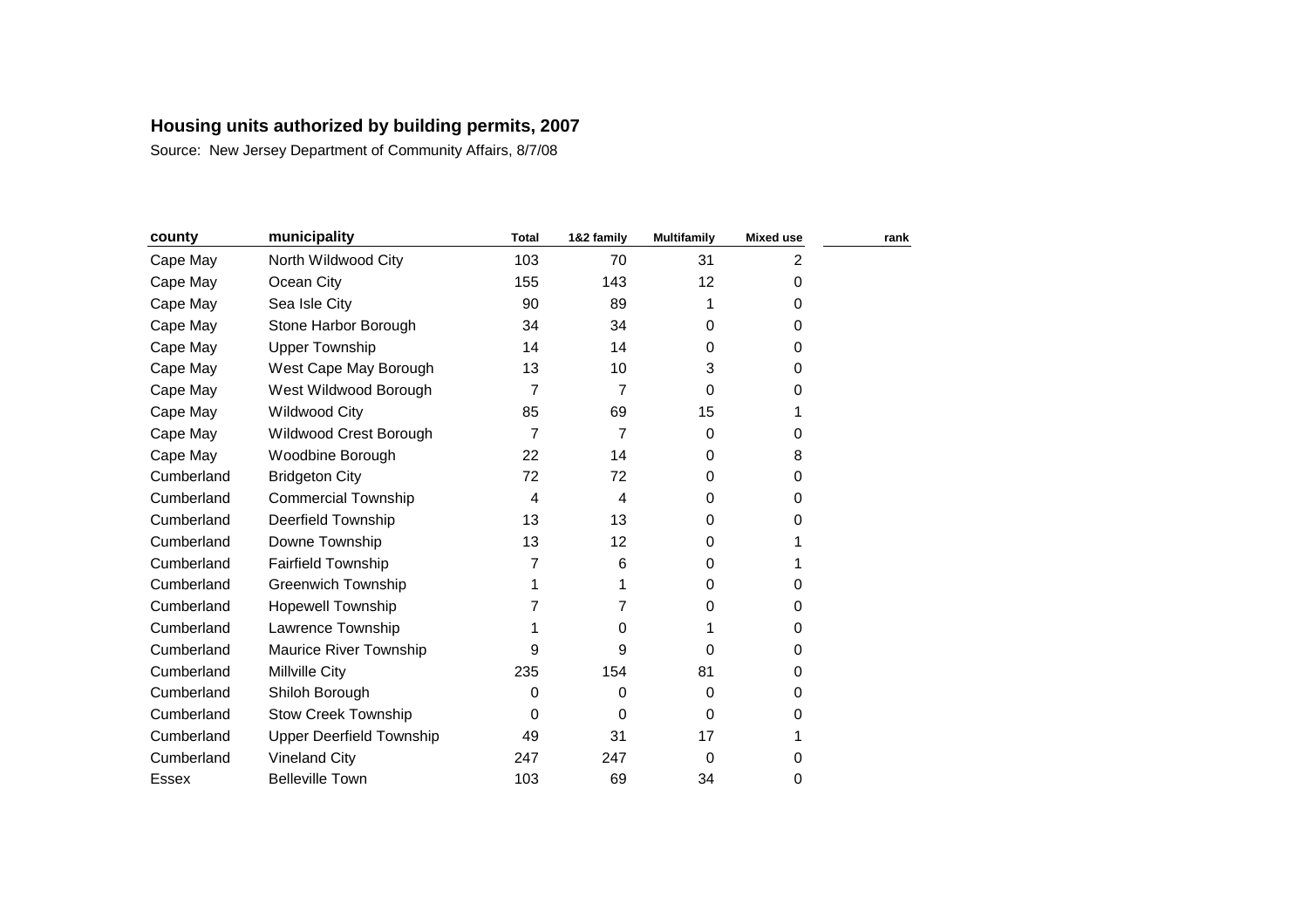| county       | municipality                | <b>Total</b>   | 1&2 family     | <b>Multifamily</b> | <b>Mixed use</b> | rank |
|--------------|-----------------------------|----------------|----------------|--------------------|------------------|------|
| <b>Essex</b> | <b>Bloomfield Township</b>  | 2              | $\overline{2}$ | $\Omega$           | 0                |      |
| <b>Essex</b> | <b>Caldwell Township</b>    | 1              |                | 0                  | 0                |      |
| <b>Essex</b> | Cedar Grove Township        | 4              | 4              | 0                  | 0                |      |
| <b>Essex</b> | East Orange City            | 131            | 116            | 15                 | 0                |      |
| Essex        | <b>Essex Fells Township</b> | 37             |                | 36                 | 0                |      |
| Essex        | <b>Fairfield Township</b>   | 7              | 7              | $\mathbf 0$        | 0                |      |
| <b>Essex</b> | Glen Ridge Borough          | $\overline{2}$ | 2              | $\Omega$           | 0                |      |
| Essex        | Irvington Township          | 38             | 38             | $\Omega$           | 0                |      |
| Essex        | Livingston Township         | 23             | 23             | $\Omega$           | 0                |      |
| <b>Essex</b> | Maplewood Township          | 3              | 3              | 0                  | 0                |      |
| <b>Essex</b> | Millburn Township           | 14             | 14             | 0                  | 0                |      |
| Essex        | Montclair Township          | 131            | 9              | 120                | 2                |      |
| <b>Essex</b> | <b>Newark City</b>          | 927            | 415            | 512                | 0                |      |
| Essex        | North Caldwell Borough      | 12             | 12             | 0                  | 0                |      |
| <b>Essex</b> | Nutley Township             | 51             | 47             | 4                  | 0                |      |
| Essex        | City of Orange Township     | 58             | 40             | 18                 | 0                |      |
| Essex        | Roseland Borough            | 13             | 13             | $\Omega$           | 0                |      |
| <b>Essex</b> | South Orange Village        | $\mathbf 0$    | 0              | $\Omega$           | 0                |      |
| <b>Essex</b> | Verona Township             | 6              | 6              | 0                  | 0                |      |
| <b>Essex</b> | West Caldwell Township      | 5              | 5              | 0                  | 0                |      |
| <b>Essex</b> | West Orange Township        | 101            | 101            | 0                  | 0                |      |
| Gloucester   | Clayton Borough             | 21             | 21             | $\Omega$           | 0                |      |
| Gloucester   | Deptford Township           | 54             | 54             | 0                  | 0                |      |
| Gloucester   | East Greenwich Township     | 207            | 207            | $\Omega$           | 0                |      |
| Gloucester   | <b>Elk Township</b>         | 7              | 7              | 0                  | 0                |      |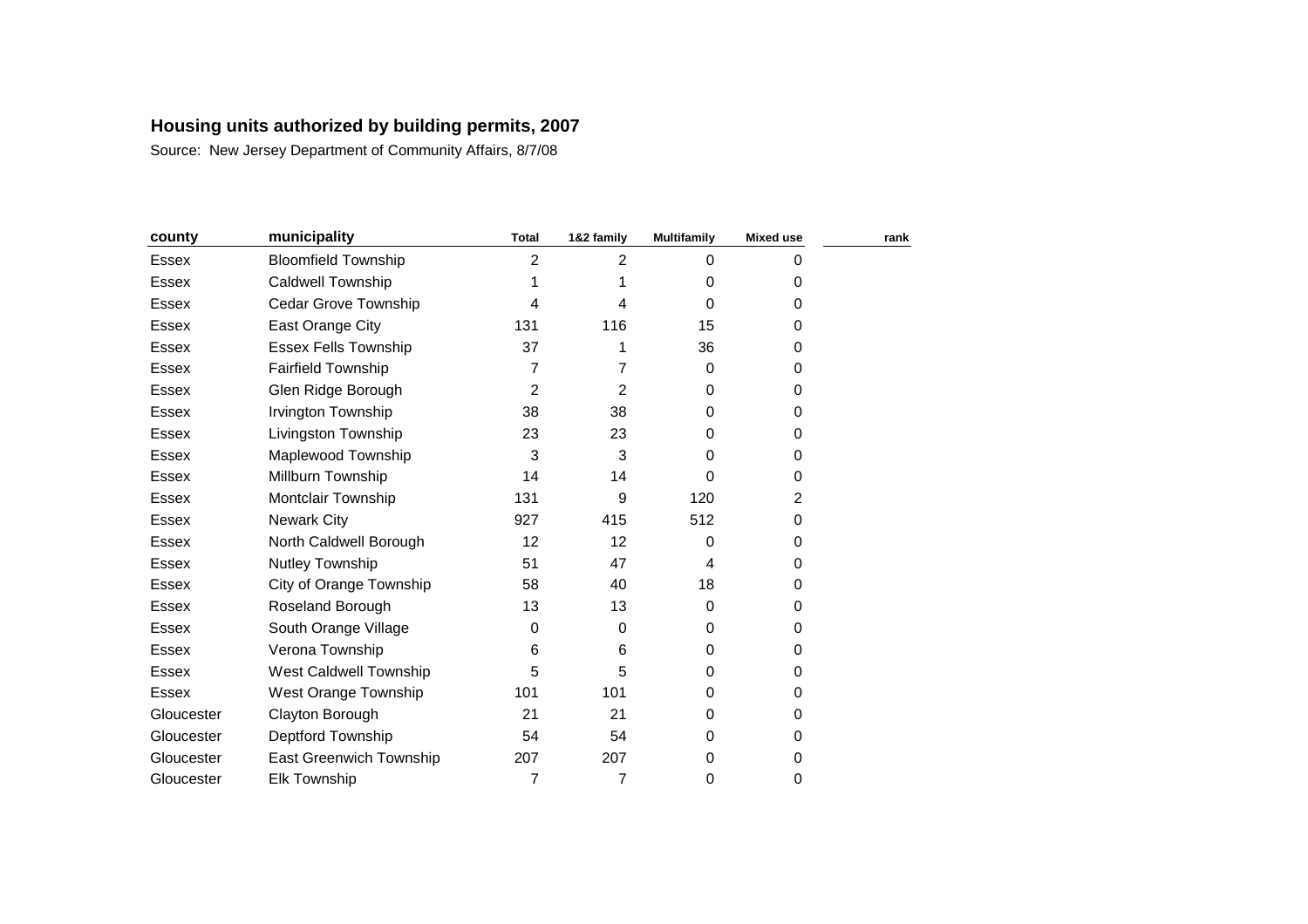| county     | municipality              | <b>Total</b> | 1&2 family | <b>Multifamily</b> | <b>Mixed use</b> | rank |
|------------|---------------------------|--------------|------------|--------------------|------------------|------|
| Gloucester | Franklin Township         | 72           | 72         | $\Omega$           | 0                |      |
| Gloucester | Glassboro Borough         | 69           | 64         | 4                  |                  |      |
| Gloucester | <b>Greenwich Township</b> | 5            | 5          | 0                  | 0                |      |
| Gloucester | Harrison Township         | 70           | 69         | 1                  | 0                |      |
| Gloucester | Logan Township            | 19           | 19         | 0                  | 0                |      |
| Gloucester | Mantua Township           | 8            | 7          | $\Omega$           |                  |      |
| Gloucester | Monroe Township           | 183          | 183        | 0                  | 0                |      |
| Gloucester | National Park Borough     | 0            | 0          | $\Omega$           | 0                |      |
| Gloucester | Newfield Borough          | 0            | 0          | $\Omega$           | 0                |      |
| Gloucester | Paulsboro Borough         | 6            | 6          | $\Omega$           | 0                |      |
| Gloucester | Pitman Borough            | 2            | 2          | $\Omega$           | 0                |      |
| Gloucester | South Harrison Township   | 35           | 27         | 0                  | 8                |      |
| Gloucester | Swedesborough Borough     | 76           | 76         | $\Omega$           | 0                |      |
| Gloucester | Washington Township       | 18           | 4          | 14                 | 0                |      |
| Gloucester | Wenonah Borough           | 6            | 6          | $\Omega$           | 0                |      |
| Gloucester | West Deptford Township    | 14           | 14         | $\Omega$           | 0                |      |
| Gloucester | Westville Borough         | 0            | 0          | $\Omega$           | 0                |      |
| Gloucester | <b>Woodbury City</b>      | 2            | 2          | $\Omega$           | 0                |      |
| Gloucester | Woodbury Heights Borough  | 4            | 4          | 0                  | 0                |      |
| Gloucester | <b>Woolwich Township</b>  | 86           | 86         | 0                  | 0                |      |
| Hudson     | <b>Bayonne City</b>       | 229          | 50         | 179                | 0                |      |
| Hudson     | East Newark Borough       | $\mathbf 0$  | $\Omega$   | 0                  | 0                |      |
| Hudson     | Guttenberg Town           | 52           | 12         | 40                 | 0                |      |
| Hudson     | Harrison Town             | 520          | 23         | 497                | 0                |      |
| Hudson     | Hoboken City              | 395          | 2          | 393                | 0                |      |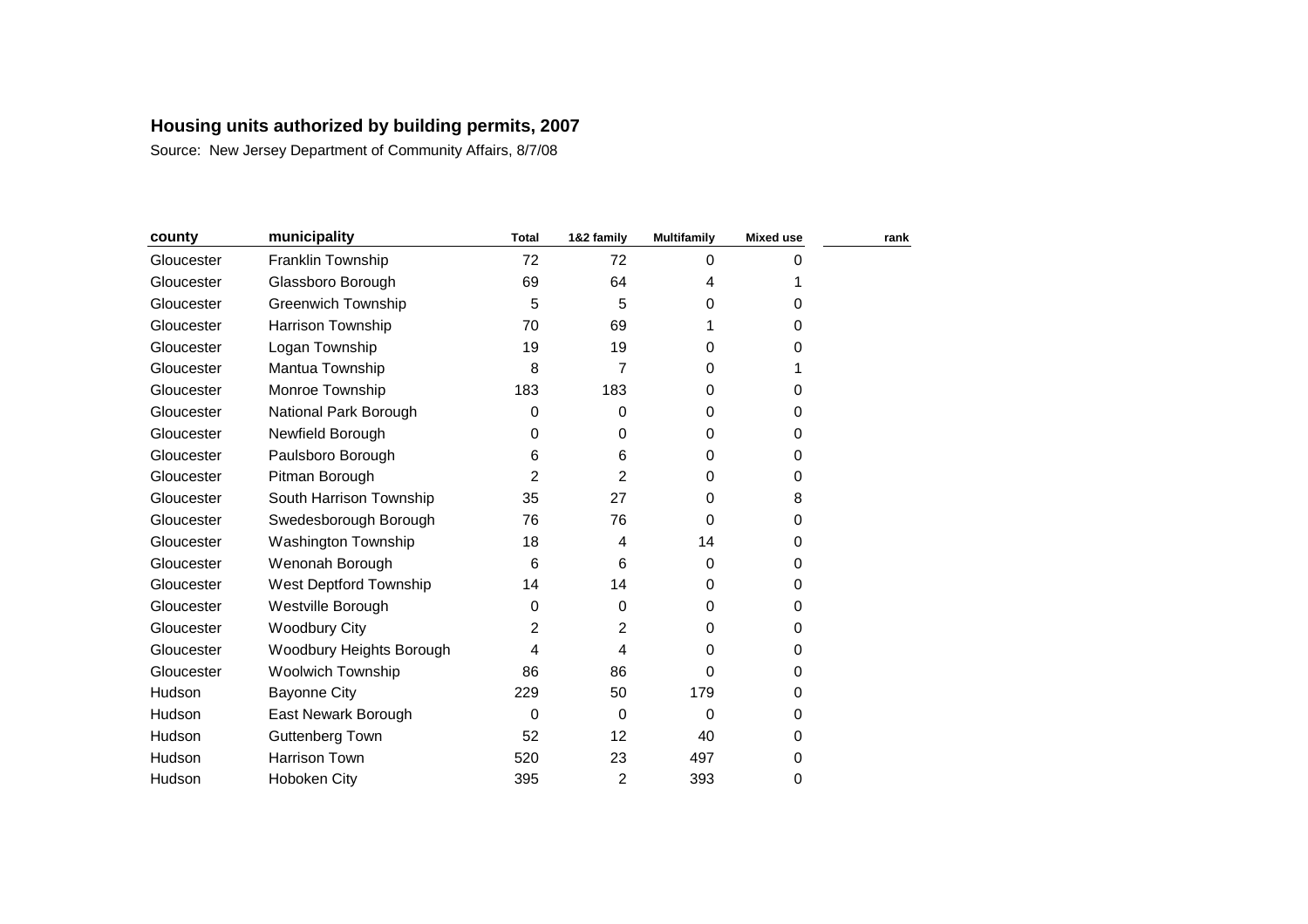| county    | municipality              | <b>Total</b>   | 1&2 family     | <b>Multifamily</b> | <b>Mixed use</b> | rank |
|-----------|---------------------------|----------------|----------------|--------------------|------------------|------|
| Hudson    | Jersey City               | 2,765          | 247            | 2,518              | 0                |      |
| Hudson    | <b>Kearny Town</b>        | 23             | 20             | 3                  | 0                |      |
| Hudson    | North Bergen Township     | $\overline{2}$ | $\overline{2}$ | 0                  | 0                |      |
| Hudson    | Secaucus Town             | 403            | 56             | 347                | 0                |      |
| Hudson    | <b>Union City</b>         | 348            | 0              | 348                | 0                |      |
| Hudson    | Weehawken Township        | 68             | 17             | 51                 | 0                |      |
| Hudson    | West New York Town        | 203            | 28             | 175                | 0                |      |
| Hunterdon | Alexandria Township       | 16             | 16             | $\Omega$           | 0                |      |
| Hunterdon | Bethlehem Township        | 1              |                | $\Omega$           | 0                |      |
| Hunterdon | <b>Bloomsbury Borough</b> | 0              | 0              | $\Omega$           | 0                |      |
| Hunterdon | Califon Borough           |                |                | 0                  | 0                |      |
| Hunterdon | <b>Clinton Town</b>       | 0              | 0              | 0                  | 0                |      |
| Hunterdon | <b>Clinton Township</b>   | 9              | 9              | 0                  | 0                |      |
| Hunterdon | <b>Delaware Township</b>  | 8              | 8              | 0                  | 0                |      |
| Hunterdon | East Amwell Township      | 3              | 3              | 0                  | 0                |      |
| Hunterdon | Flemington Borough        | 0              | 0              | 0                  | 0                |      |
| Hunterdon | Franklin Township         | 5              | 5              | 0                  | 0                |      |
| Hunterdon | Frenchtown Borough        |                |                | $\Omega$           | 0                |      |
| Hunterdon | Glen Gardner Borough      |                |                | 0                  | 0                |      |
| Hunterdon | Hampton Borough           | 0              | 0              | 0                  | 0                |      |
| Hunterdon | High Bridge Borough       | 0              | 0              | 0                  | 0                |      |
| Hunterdon | <b>Holland Township</b>   | 6              | 6              | 0                  | 0                |      |
| Hunterdon | Kingwood Township         | 8              | 8              | 0                  | 0                |      |
| Hunterdon | Lambertville City         | 20             | 18             | 1                  |                  |      |
| Hunterdon | Lebanon Borough           | 0              | 0              | 0                  | 0                |      |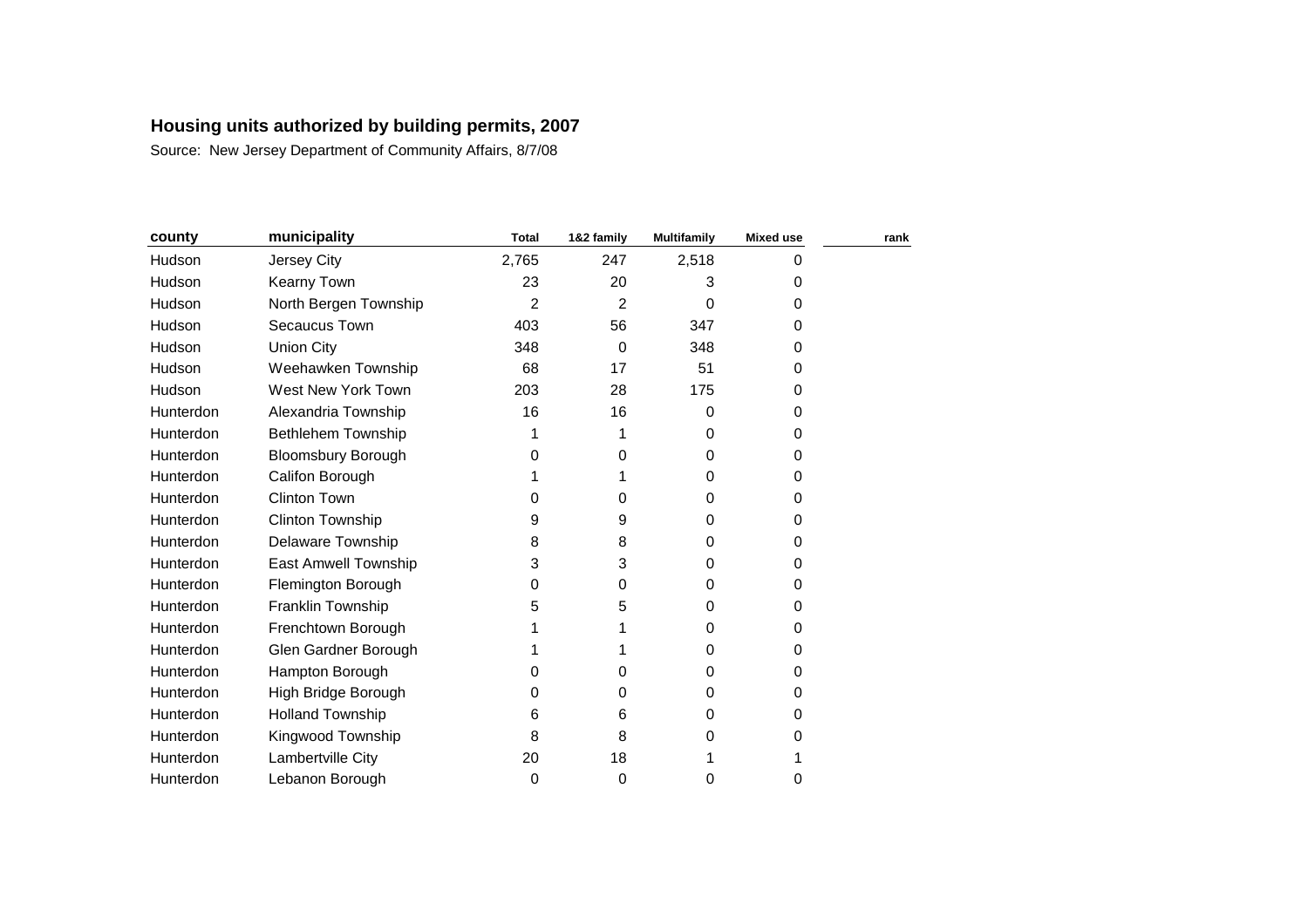| county    | municipality                   | <b>Total</b>     | 1&2 family | <b>Multifamily</b> | <b>Mixed use</b> | rank |
|-----------|--------------------------------|------------------|------------|--------------------|------------------|------|
| Hunterdon | Lebanon Township               | 4                | 4          | $\Omega$           | 0                |      |
| Hunterdon | Milford Borough                | 0                | $\Omega$   | 0                  | 0                |      |
| Hunterdon | Raritan Township               | 18               | 17         | $\Omega$           |                  |      |
| Hunterdon | <b>Readington Township</b>     | 41               | 15         | 26                 | 0                |      |
| Hunterdon | Stockton Borough               | 0                | $\Omega$   | $\Omega$           | 0                |      |
| Hunterdon | Tewksbury Township             | 13               | 13         | $\Omega$           | 0                |      |
| Hunterdon | Union Township                 | 20               | 20         | 0                  | 0                |      |
| Hunterdon | <b>West Amwell Township</b>    | 7                | 6          | 0                  |                  |      |
| Mercer    | East Windsor Township          | 36               | 36         | $\Omega$           | 0                |      |
| Mercer    | Ewing Township                 | 4                | 4          | $\Omega$           | 0                |      |
| Mercer    | <b>Hamilton Township</b>       | 221              | 211        | 10                 | 0                |      |
| Mercer    | Hightstown Borough             | 23               | 23         | 0                  | 0                |      |
| Mercer    | Hopewell Borough               | $\boldsymbol{0}$ | $\Omega$   | $\Omega$           | 0                |      |
| Mercer    | <b>Hopewell Township</b>       | 7                | 7          | 0                  | 0                |      |
| Mercer    | Lawrence Township              | 21               | 21         | 0                  | 0                |      |
| Mercer    | Pennington Borough             | 1                |            | $\Omega$           | 0                |      |
| Mercer    | Princeton Borough              | 0                | $\Omega$   | 0                  | 0                |      |
| Mercer    | <b>Princeton Township</b>      | 13               | 13         | 0                  | 0                |      |
| Mercer    | <b>Trenton City</b>            | 62               | 59         | 1                  | 2                |      |
| Mercer    | Robbinsville Township          | 95               | 95         | 0                  | 0                |      |
| Mercer    | West Windsor Township          | 63               | 63         | 0                  | 0                |      |
| Middlesex | Carteret Borough               | 212              | 20         | 192                | 0                |      |
| Middlesex | Cranbury Township              | 2                | 0          | $\Omega$           | 2                |      |
| Middlesex | Dunellen Borough               | 2                |            | $\Omega$           |                  |      |
| Middlesex | <b>East Brunswick Township</b> | 44               | 44         | 0                  | 0                |      |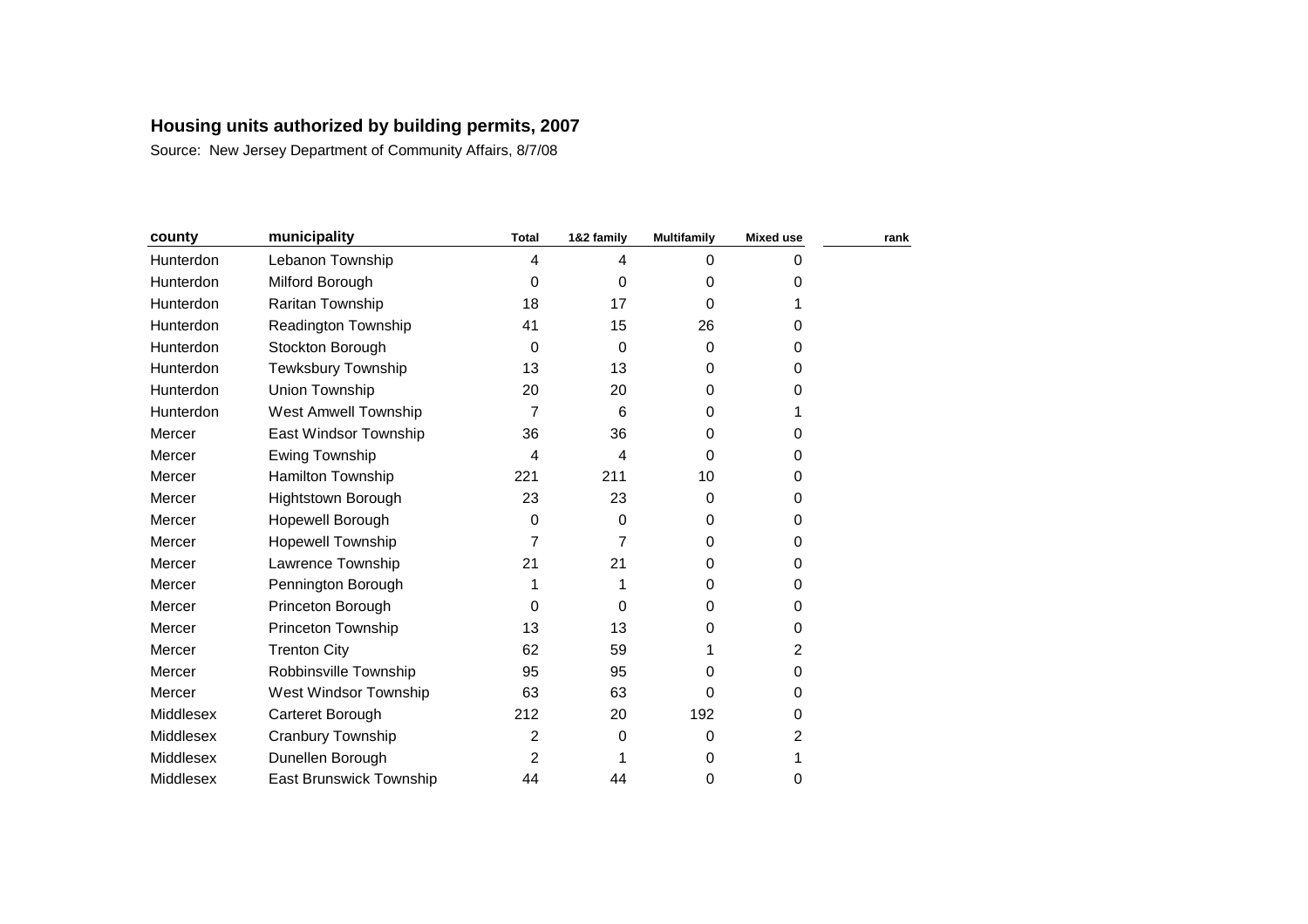| county    | municipality                 | <b>Total</b>   | 1&2 family | <b>Multifamily</b> | <b>Mixed use</b> | rank |
|-----------|------------------------------|----------------|------------|--------------------|------------------|------|
| Middlesex | Edison Township              | 38             | 37         | $\Omega$           |                  |      |
| Middlesex | Helmetta Borough             | 3              | 3          | $\Omega$           | 0                |      |
| Middlesex | <b>Highland Park Borough</b> | 2              | 0          | $\Omega$           | 2                |      |
| Middlesex | Jamesburg Borough            | 5              | 3          | 0                  | 2                |      |
| Middlesex | Old Bridge Township          | 37             | 37         | $\Omega$           | 0                |      |
| Middlesex | Metuchen Borough             | 11             | 11         | $\Omega$           | 0                |      |
| Middlesex | Middlesex Borough            | 8              | 8          | 0                  | 0                |      |
| Middlesex | Milltown Borough             | 1              |            | 0                  | 0                |      |
| Middlesex | Monroe Township              | 419            | 358        | 61                 | 0                |      |
| Middlesex | <b>New Brunswick City</b>    | 410            | 16         | 394                | 0                |      |
| Middlesex | North Brunswick Township     | 30             | 30         | $\Omega$           | 0                |      |
| Middlesex | Perth Amboy City             | 47             | 32         | 15                 | 0                |      |
| Middlesex | Piscataway Township          | 17             | 17         | $\Omega$           | 0                |      |
| Middlesex | Plainsboro Township          | 11             | 11         | $\Omega$           | 0                |      |
| Middlesex | Sayreville Borough           | 25             | 25         | 0                  | 0                |      |
| Middlesex | South Amboy City             | 25             | 5          | 20                 | 0                |      |
| Middlesex | South Brunswick Township     | 187            | 187        | $\Omega$           | 0                |      |
| Middlesex | South Plainfield Borough     | $\overline{7}$ | 7          | $\Omega$           | 0                |      |
| Middlesex | South River Borough          | 12             | 12         | $\Omega$           | 0                |      |
| Middlesex | Spotswood Borough            | 4              | 4          | $\Omega$           | 0                |      |
| Middlesex | Woodbridge Township          | 52             | 28         | 24                 | 0                |      |
| Monmouth  | Allenhurst Borough           | 2              | 1          | 1                  | 0                |      |
| Monmouth  | Allentown Borough            | 0              | $\Omega$   | 0                  | 0                |      |
| Monmouth  | <b>Asbury Park City</b>      | 28             | 19         | 9                  | 0                |      |
| Monmouth  | Atlantic Highlands Borough   | 4              | 2          | 1                  | 1                |      |
|           |                              |                |            |                    |                  |      |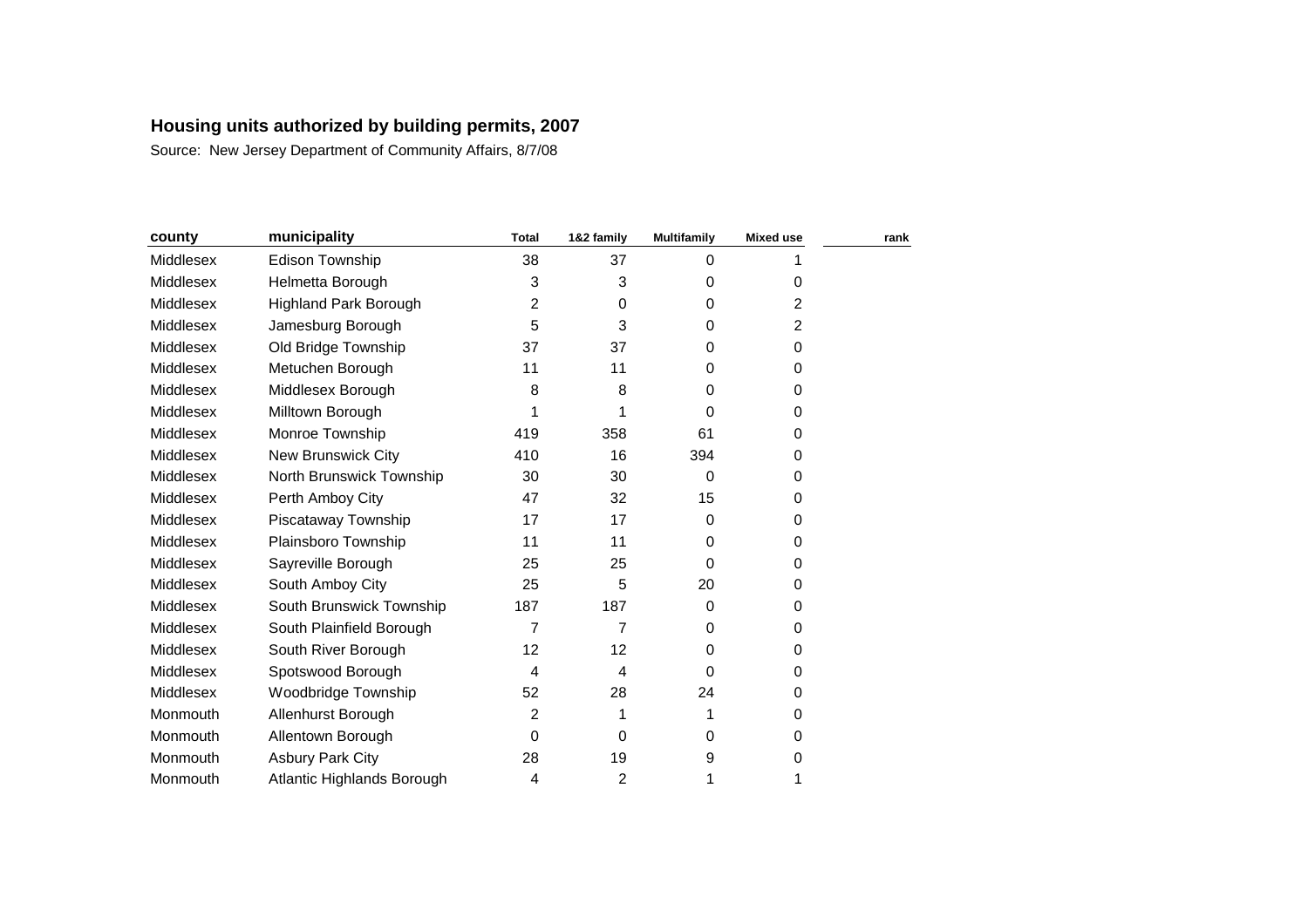| county   | municipality                 | <b>Total</b> | 1&2 family | <b>Multifamily</b> | <b>Mixed use</b> | rank |
|----------|------------------------------|--------------|------------|--------------------|------------------|------|
| Monmouth | Avon-by-the-Sea Borough      | 20           | 8          | 12                 | 0                |      |
| Monmouth | Belmar Borough               | 30           | 27         | 3                  | 0                |      |
| Monmouth | <b>Bradley Beach Borough</b> | 27           | 11         | 16                 | 0                |      |
| Monmouth | <b>Brielle Borough</b>       | 11           | 11         | 0                  | 0                |      |
| Monmouth | <b>Colts Neck Township</b>   | 14           | 14         | 0                  | 0                |      |
| Monmouth | Deal Borough                 | 12           | 12         | 0                  | 0                |      |
| Monmouth | Eatontown Borough            | 77           | 5          | 72                 | 0                |      |
| Monmouth | Englishtown Borough          | 0            | $\Omega$   | 0                  | 0                |      |
| Monmouth | Fair Haven Borough           | 11           | 11         | $\Omega$           | 0                |      |
| Monmouth | Farmingdale Borough          | 1            |            | $\Omega$           | 0                |      |
| Monmouth | Freehold Borough             | 3            | 3          | $\Omega$           | 0                |      |
| Monmouth | Freehold Township            | 17           | 17         | 0                  | 0                |      |
| Monmouth | Highlands Borough            | 1            | 1          | $\Omega$           | 0                |      |
| Monmouth | Holmdel Township             | 30           | 30         | 0                  | 0                |      |
| Monmouth | Howell Township              | 118          | 118        | 0                  | 0                |      |
| Monmouth | Interlaken Borough           | 0            | 0          | $\Omega$           | 0                |      |
| Monmouth | Keansburg Borough            | 17           |            | 16                 | 0                |      |
| Monmouth | Keyport Borough              | 6            | 6          | $\Omega$           | 0                |      |
| Monmouth | Little Silver Borough        | 13           | 13         | 0                  | 0                |      |
| Monmouth | Loch Arbour Village          | 0            | $\Omega$   | 0                  | 0                |      |
| Monmouth | Long Branch City             | 238          | 22         | 216                | 0                |      |
| Monmouth | Manalapan Township           | 229          | 223        | 6                  | 0                |      |
| Monmouth | Manasquan Borough            | 29           | 29         | 0                  | 0                |      |
| Monmouth | Marlboro Township            | 161          | 52         | 109                | 0                |      |
| Monmouth | Matawan Borough              | 4            | 4          | 0                  | 0                |      |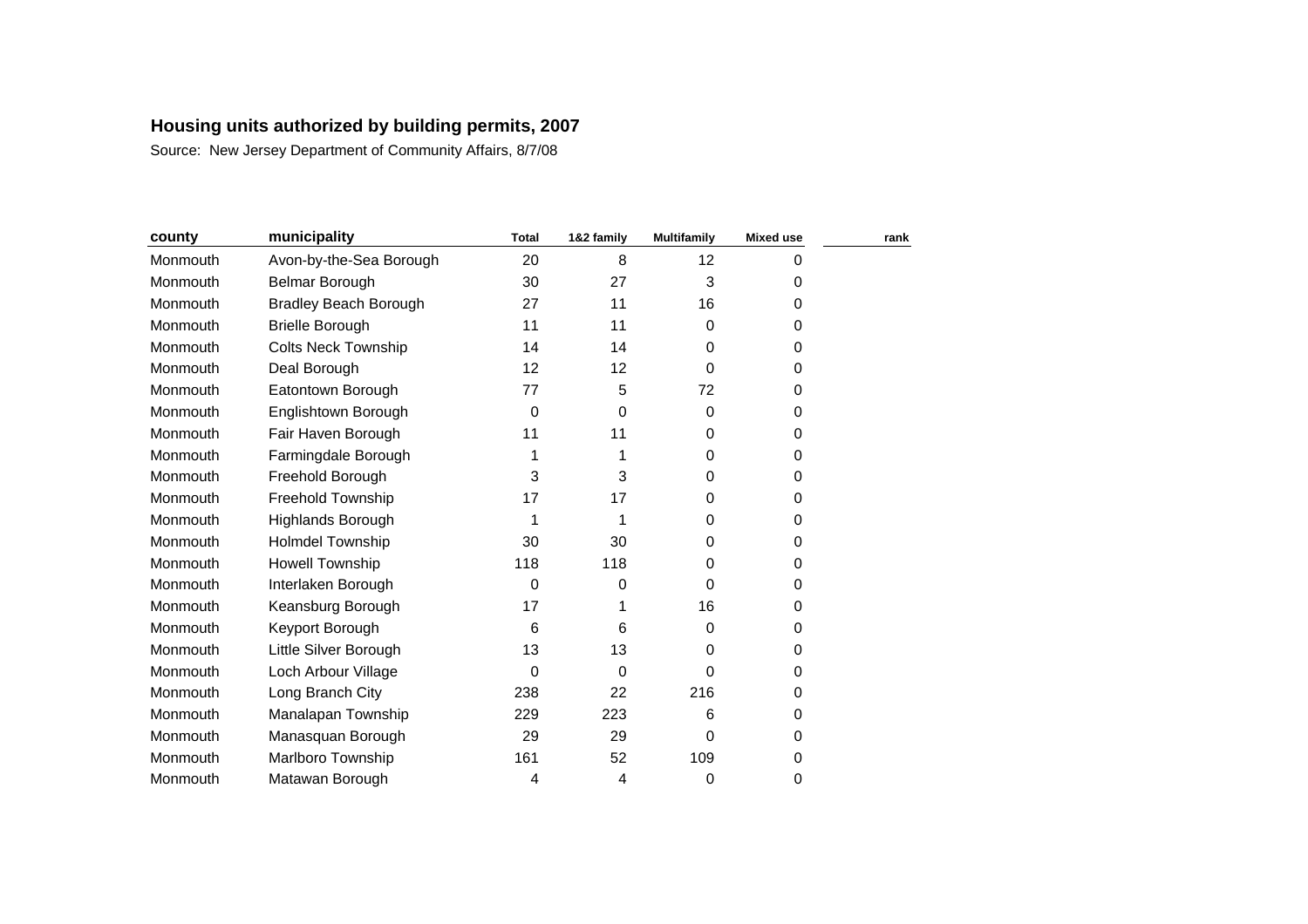| county        | municipality                   | <b>Total</b>   | 1&2 family     | <b>Multifamily</b> | <b>Mixed use</b> | rank |
|---------------|--------------------------------|----------------|----------------|--------------------|------------------|------|
| Monmouth      | Aberdeen Township              | 15             | 15             | $\Omega$           | 0                |      |
| Monmouth      | Middletown Township            | 245            | 57             | 188                | 0                |      |
| Monmouth      | Millstone Township             | 18             | 18             | 0                  | 0                |      |
| Monmouth      | Monmouth Beach Borough         | $\overline{7}$ | 7              | 0                  | 0                |      |
| Monmouth      | Neptune Township               | 19             | 19             | 0                  | 0                |      |
| Monmouth      | Neptune City Borough           | 1              | 1              | 0                  | 0                |      |
| Monmouth      | <b>Tinton Falls Borough</b>    | 268            | 25             | 243                | 0                |      |
| Monmouth      | Ocean Township                 | 27             | 25             | 0                  | 2                |      |
| Monmouth      | Oceanport Borough              | 20             | $\overline{2}$ | 0                  | 18               |      |
| Monmouth      | <b>Hazlet Township</b>         | 22             | 21             | 0                  | 1                |      |
| Monmouth      | Red Bank Borough               | 6              | 6              | $\Omega$           | 0                |      |
| Monmouth      | Roosevelt Borough              | 0              | 0              | 0                  | 0                |      |
| Monmouth      | Rumson Borough                 | 36             | 36             | $\Omega$           | 0                |      |
| Monmouth      | Sea Bright Borough             | 23             | 23             | $\Omega$           | 0                |      |
| Monmouth      | Sea Girt Borough               | 16             | 16             | 0                  | 0                |      |
| Monmouth      | Shrewsbury Borough             | 1              |                | 0                  | 0                |      |
| Monmouth      | <b>Shrewsbury Township</b>     | 0              | 0              | $\Omega$           | 0                |      |
| Monmouth      | Lake Como Borough              | 5              | 5              | $\Omega$           | 0                |      |
| Monmouth      | Spring Lake Borough            | 19             | 19             | $\Omega$           | 0                |      |
| Monmouth      | Spring Lake Heights Boro       | 11             | 11             | $\Omega$           | 0                |      |
| Monmouth      | Union Beach Borough            | $\overline{7}$ | 7              | 0                  | 0                |      |
| Monmouth      | <b>Upper Freehold Township</b> | 32             | 32             | 0                  | 0                |      |
| Monmouth      | Wall Township                  | 35             | 35             | 0                  | 0                |      |
| Monmouth      | West Long Branch Borough       | 3              | 3              | $\Omega$           | 0                |      |
| <b>Morris</b> | <b>Boonton Town</b>            | 7              | 7              | 0                  | 0                |      |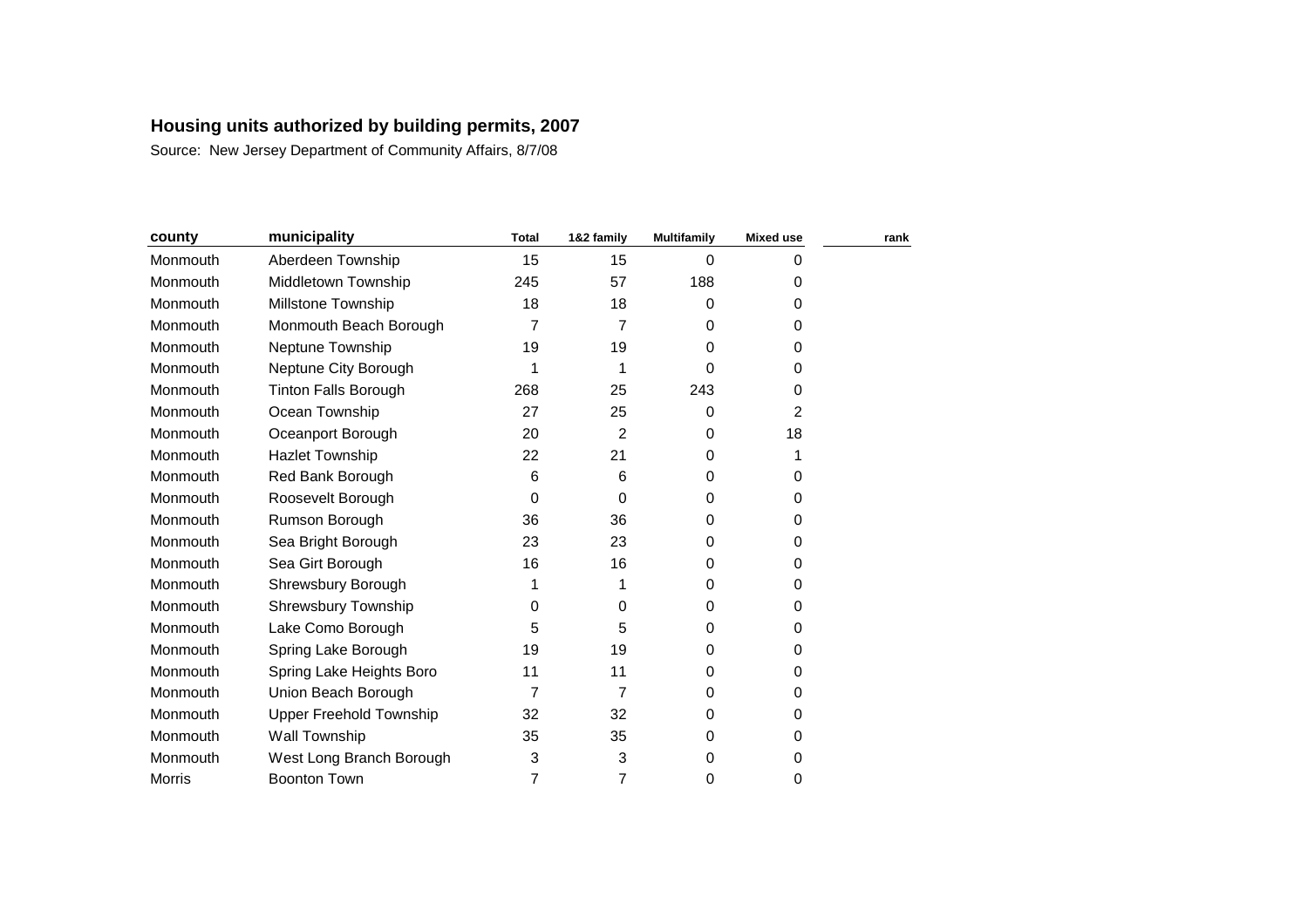| county        | municipality            | <b>Total</b>     | 1&2 family  | <b>Multifamily</b> | <b>Mixed use</b> | rank |
|---------------|-------------------------|------------------|-------------|--------------------|------------------|------|
| <b>Morris</b> | <b>Boonton Township</b> | 51               | 51          | $\Omega$           | 0                |      |
| Morris        | <b>Butler Borough</b>   | 38               | 13          | 25                 | 0                |      |
| <b>Morris</b> | Chatham Borough         | 7                | 7           | 0                  | 0                |      |
| <b>Morris</b> | Chatham Township        | 27               | 22          | 4                  | 1                |      |
| Morris        | Chester Borough         | 20               | 6           | 14                 | 0                |      |
| Morris        | <b>Chester Township</b> | 11               | 11          | 0                  | 0                |      |
| <b>Morris</b> | Denville Township       | 32               | 32          | 0                  | 0                |      |
| <b>Morris</b> | Dover Town              | 5                | 5           | 0                  | 0                |      |
| Morris        | East Hanover Township   | $\overline{7}$   | 7           | 0                  | 0                |      |
| <b>Morris</b> | Florham Park Borough    | 27               | 27          | $\Omega$           | 0                |      |
| <b>Morris</b> | Hanover Township        | 44               | 39          | $\Omega$           | 5                |      |
| Morris        | Harding Township        | $\boldsymbol{9}$ | 9           | $\Omega$           | 0                |      |
| Morris        | Jefferson Township      | 41               | 41          | 0                  | 0                |      |
| <b>Morris</b> | Kinnelon Borough        | 9                | 9           | 0                  | 0                |      |
| <b>Morris</b> | Lincoln Park Borough    | 3                | 3           | 0                  | 0                |      |
| Morris        | Madison Borough         | 31               | 31          | 0                  | 0                |      |
| Morris        | Mendham Borough         | 3                | 3           | $\Omega$           | 0                |      |
| <b>Morris</b> | Mendham Township        | 4                | 4           | $\Omega$           | 0                |      |
| <b>Morris</b> | Mine Hill Township      | 2                | 2           | 0                  | 0                |      |
| Morris        | Montville Township      | 17               | 16          | $\Omega$           | 1                |      |
| <b>Morris</b> | Morris Township         | 21               | 21          | 0                  | 0                |      |
| <b>Morris</b> | Morris Plains Borough   | $\mathbf 0$      | $\mathbf 0$ | $\Omega$           | 0                |      |
| Morris        | Morristown Town         | 279              | 5           | 274                | 0                |      |
| Morris        | Mountain Lakes Borough  | 6                | 6           | 0                  | 0                |      |
| <b>Morris</b> | Mount Arlington Borough | 7                | 7           | 0                  | 0                |      |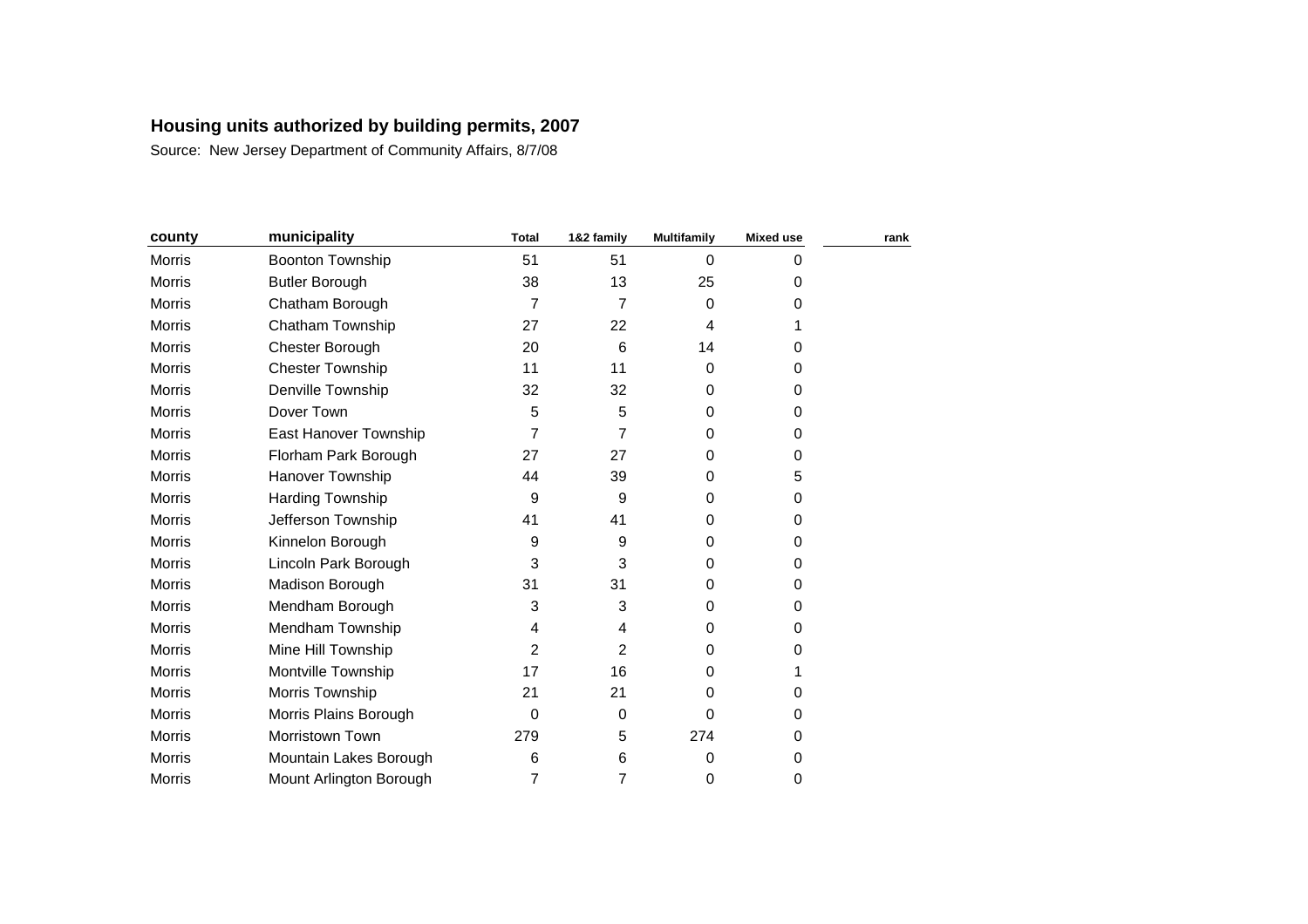| county        | municipality               | <b>Total</b> | 1&2 family | <b>Multifamily</b> | <b>Mixed use</b> | rank |
|---------------|----------------------------|--------------|------------|--------------------|------------------|------|
| Morris        | Mount Olive Township       | 24           | 24         | 0                  | 0                |      |
| <b>Morris</b> | Netcong Borough            | 0            | $\Omega$   | $\Omega$           | 0                |      |
| Morris        | Parsippany-Troy Hills Twp  | 19           | 19         | 0                  | 0                |      |
| <b>Morris</b> | Long Hill Township         | 9            | 9          | 0                  | 0                |      |
| Morris        | Pequannock Township        | 5            | 5          | $\Omega$           | 0                |      |
| <b>Morris</b> | Randolph Township          | 6            | 6          | 0                  | 0                |      |
| Morris        | Riverdale Borough          | 4            | 3          |                    | 0                |      |
| Morris        | Rockaway Borough           | 5            | 5          | 0                  | 0                |      |
| <b>Morris</b> | Rockaway Township          | 97           | 19         | 78                 | 0                |      |
| Morris        | Roxbury Township           | 25           | 25         | $\Omega$           | 0                |      |
| <b>Morris</b> | Victory Gardens Borough    | 0            | $\Omega$   | $\Omega$           | 0                |      |
| Morris        | Washington Township        | 16           | 16         | 0                  | 0                |      |
| <b>Morris</b> | <b>Wharton Borough</b>     | 3            | 3          | 0                  | 0                |      |
| Ocean         | Barnegat Light Borough     | 0            | 0          | $\Omega$           | 0                |      |
| Ocean         | Bay Head Borough           | 3            | 3          | 0                  | 0                |      |
| Ocean         | Beach Haven Borough        | 15           | 15         | 0                  | 0                |      |
| Ocean         | Beachwood Borough          | 23           | 23         | 0                  | 0                |      |
| Ocean         | <b>Berkeley Township</b>   | 81           | 81         | 0                  | 0                |      |
| Ocean         | <b>Brick Township</b>      | 134          | 134        | 0                  | 0                |      |
| Ocean         | <b>Toms River Township</b> | 401          | 202        | 198                |                  |      |
| Ocean         | Eagleswood Township        | 13           | 13         | 0                  | 0                |      |
| Ocean         | Harvey Cedars Borough      | 0            | $\Omega$   | 0                  | 0                |      |
| Ocean         | Island Heights Borough     | 2            | 2          | 0                  | 0                |      |
| Ocean         | Jackson Township           | 191          | 191        | 0                  | 0                |      |
| Ocean         | Lacey Township             | 46           | 46         | 0                  | 0                |      |
|               |                            |              |            |                    |                  |      |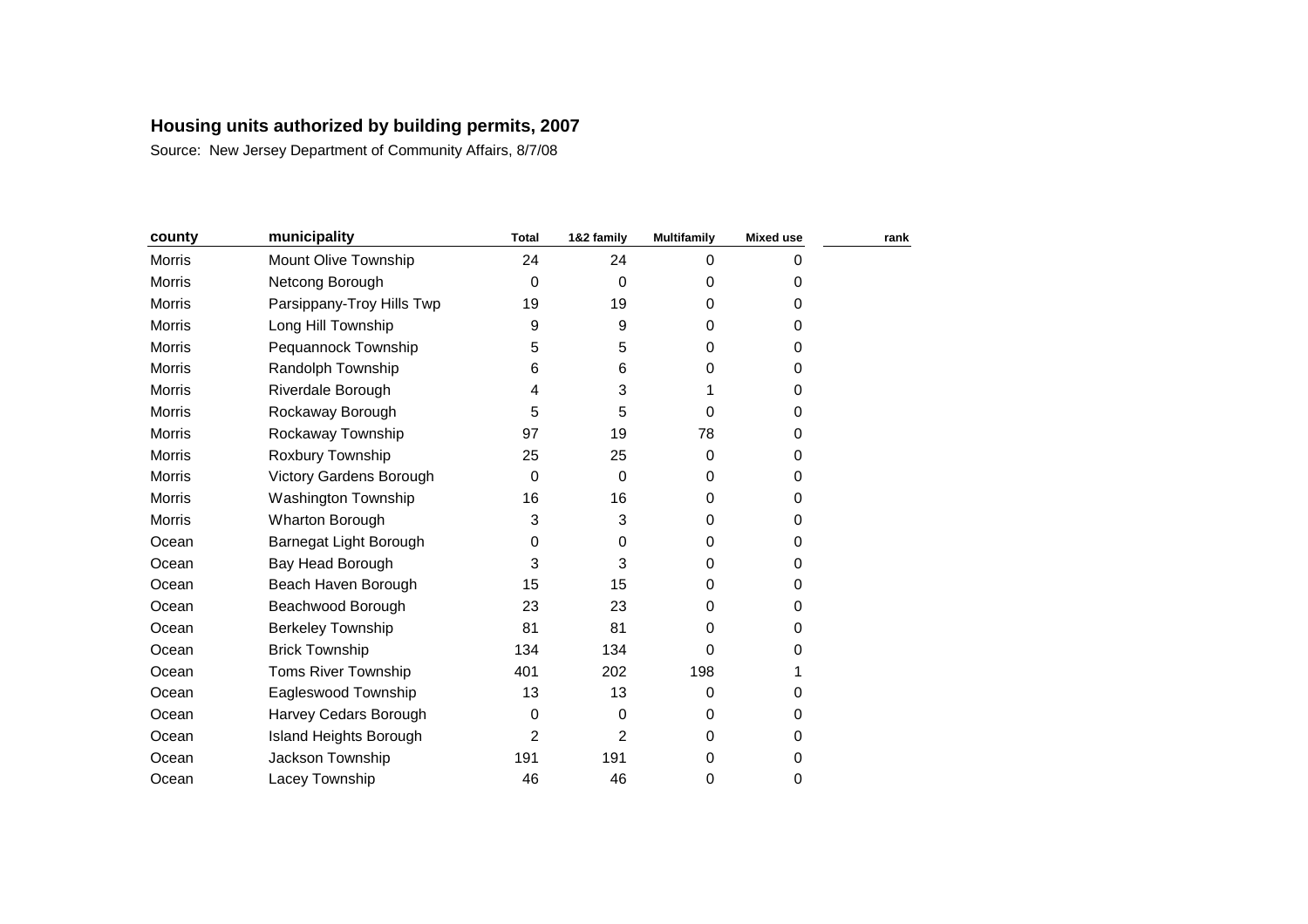| county  | municipality                | <b>Total</b>   | 1&2 family | <b>Multifamily</b> | <b>Mixed use</b> | rank |
|---------|-----------------------------|----------------|------------|--------------------|------------------|------|
| Ocean   | Lakehurst Borough           | 0              | $\Omega$   | $\Omega$           | 0                |      |
| Ocean   | Lakewood Township           | 265            | 208        | 57                 | 0                |      |
| Ocean   | Lavallette Borough          | 21             | 21         | 0                  | 0                |      |
| Ocean   | Little Egg Harbor Township  | 112            | 104        | 6                  | 2                |      |
| Ocean   | Long Beach Township         | 117            | 117        | 0                  | 0                |      |
| Ocean   | <b>Manchester Township</b>  | 120            | 120        | 0                  | 0                |      |
| Ocean   | Mantoloking Borough         | $\overline{2}$ | 2          | $\Omega$           | 0                |      |
| Ocean   | Ocean Township              | 162            | 161        | 0                  | 1                |      |
| Ocean   | Ocean Gate Borough          | 7              | 7          | $\Omega$           | 0                |      |
| Ocean   | Pine Beach Borough          | 0              | 0          | 0                  | 0                |      |
| Ocean   | <b>Plumsted Township</b>    | 9              | 9          | $\Omega$           | 0                |      |
| Ocean   | Point Pleasant Borough      | 70             | 26         | 44                 | 0                |      |
| Ocean   | Point Pleasant Beach Boro   | 12             | 12         | $\Omega$           | 0                |      |
| Ocean   | Seaside Heights Borough     | 26             | 10         | 14                 | 2                |      |
| Ocean   | Seaside Park Borough        | 17             | 17         | 0                  | 0                |      |
| Ocean   | Ship Bottom Borough         | 19             | 18         |                    | 0                |      |
| Ocean   | South Toms River Borough    | 0              | 0          | $\Omega$           | 0                |      |
| Ocean   | <b>Stafford Township</b>    | 151            | 150        | 0                  | 1                |      |
| Ocean   | Surf City Borough           | 30             | 30         | $\Omega$           | 0                |      |
| Ocean   | <b>Tuckerton Borough</b>    | 18             |            | $\Omega$           | 17               |      |
| Ocean   | <b>Barnegat Township</b>    | 231            | 226        | 3                  | $\overline{c}$   |      |
| Passaic | <b>Bloomingdale Borough</b> | 4              | 4          | $\Omega$           | 0                |      |
| Passaic | <b>Clifton City</b>         | 32             | 14         | 18                 | 0                |      |
| Passaic | Haledon Borough             | 28             | 28         | 0                  | 0                |      |
| Passaic | Hawthorne Borough           | 6              | 6          | 0                  | 0                |      |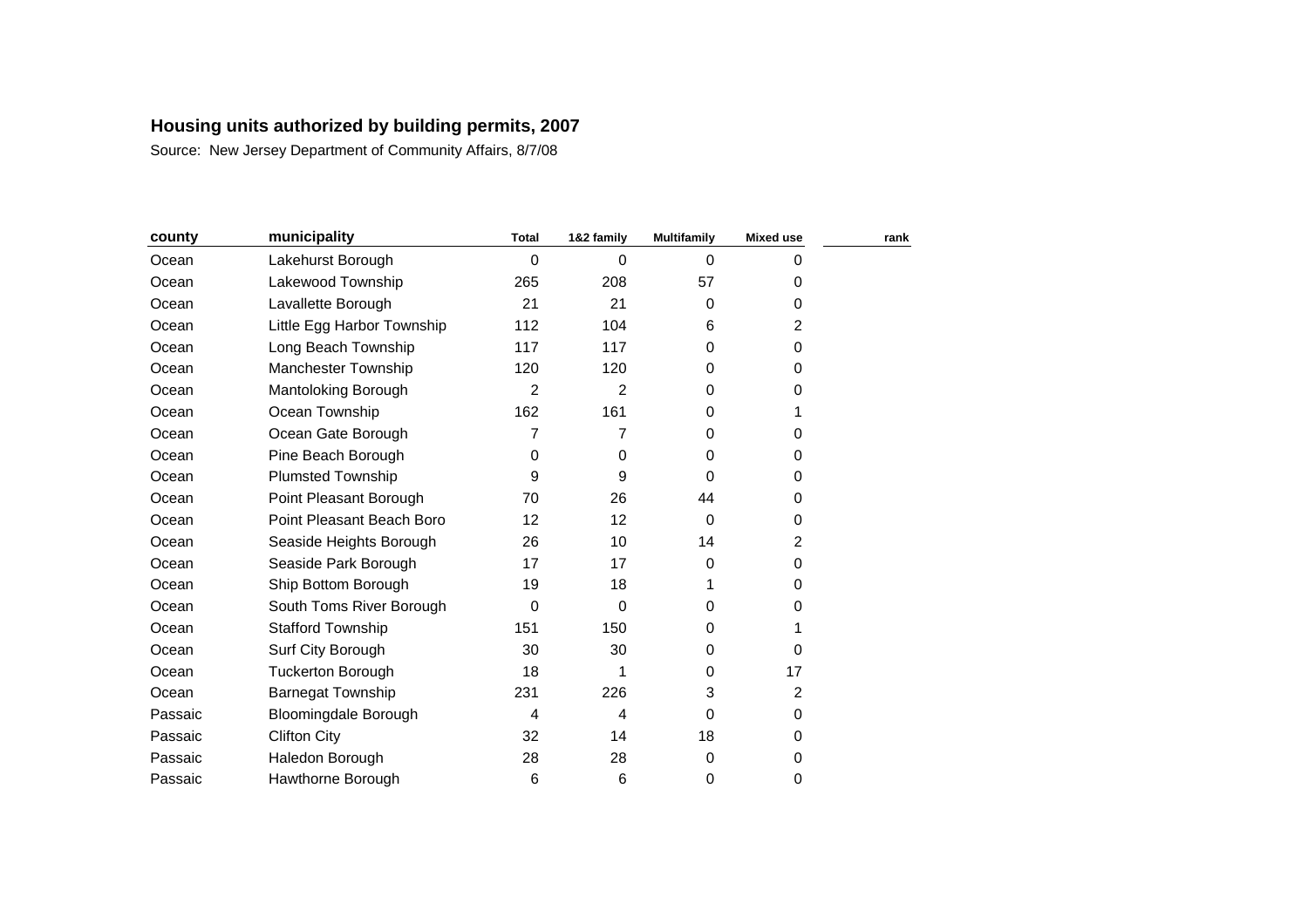| county  | municipality                  | <b>Total</b>   | 1&2 family     | <b>Multifamily</b> | <b>Mixed use</b> | rank |
|---------|-------------------------------|----------------|----------------|--------------------|------------------|------|
| Passaic | Little Falls Township         | 11             | 11             | $\Omega$           | 0                |      |
| Passaic | North Haledon Borough         | 7              | 7              | 0                  | 0                |      |
| Passaic | Passaic City                  | 69             | 32             | 36                 |                  |      |
| Passaic | Paterson City                 | 331            | 219            | 110                | 2                |      |
| Passaic | Pompton Lakes Borough         | 5              | 5              | $\Omega$           | 0                |      |
| Passaic | Prospect Park Borough         | 0              | 0              | $\Omega$           | 0                |      |
| Passaic | Ringwood Borough              | 6              | 6              | $\Omega$           | 0                |      |
| Passaic | Totowa Borough                | 3              | $\overline{2}$ | 0                  |                  |      |
| Passaic | Wanaque Borough               | 227            | 0              | 227                | 0                |      |
| Passaic | Wayne Township                | 18             | 18             | $\Omega$           | 0                |      |
| Passaic | West Milford Township         | 22             | 22             | $\Omega$           | 0                |      |
| Passaic | West Paterson Borough         | 144            | 28             | 116                | 0                |      |
| Salem   | Alloway Township              | 16             | 16             | $\Omega$           | 0                |      |
| Salem   | Elmer Borough                 | $\overline{2}$ | 2              | $\Omega$           | 0                |      |
| Salem   | Elsinboro Township            | 2              | 2              | $\Omega$           | 0                |      |
| Salem   | Lower Alloways Creek Twp      | 4              | 4              | $\Omega$           | 0                |      |
| Salem   | Mannington Township           | 4              | 4              | 0                  | 0                |      |
| Salem   | <b>Oldmans Township</b>       | 2              | 2              | $\Omega$           | 0                |      |
| Salem   | Penns Grove Borough           |                |                | $\Omega$           | 0                |      |
| Salem   | Pennsville Township           | 13             | 12             | $\Omega$           |                  |      |
| Salem   | Pilesgrove Township           | 2              | 2              | 0                  | 0                |      |
| Salem   | Pittsgrove Township           | 17             | 16             | 0                  |                  |      |
| Salem   | Quinton Township              | 5              | 5              | 0                  | 0                |      |
| Salem   | Salem City                    | 0              | 0              | 0                  | 0                |      |
| Salem   | <b>Carneys Point Township</b> | 3              | 3              | 0                  | 0                |      |
|         |                               |                |                |                    |                  |      |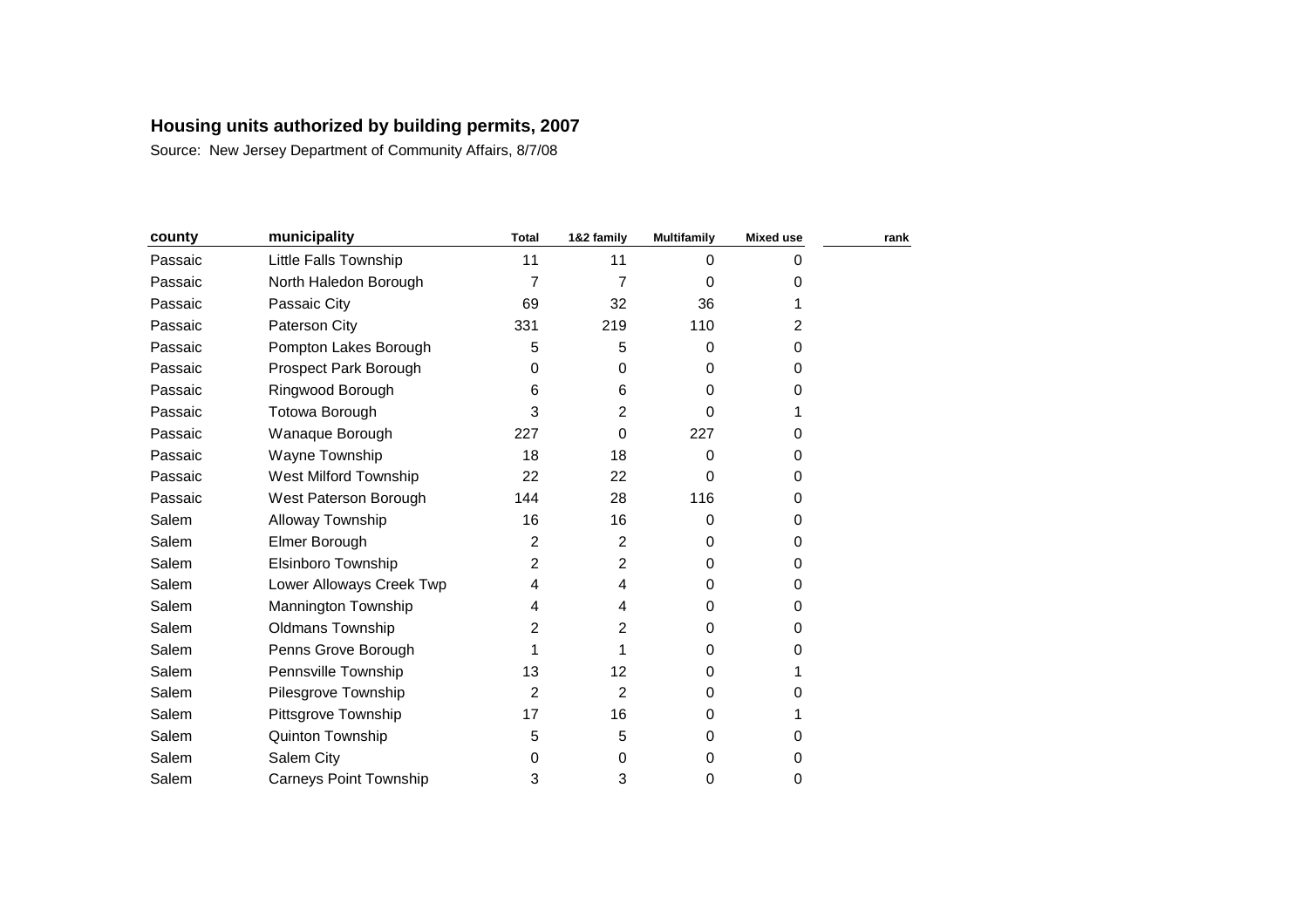| county   | municipality                | <b>Total</b>   | 1&2 family | <b>Multifamily</b> | <b>Mixed use</b> | rank |
|----------|-----------------------------|----------------|------------|--------------------|------------------|------|
| Salem    | Upper Pittsgrove Township   | 15             | 15         | $\Omega$           | 0                |      |
| Salem    | Woodstown Borough           | 29             | 25         | 0                  | 4                |      |
| Somerset | <b>Bedminster Township</b>  | 6              | 6          | 0                  | 0                |      |
| Somerset | <b>Bernards Township</b>    | 22             | 22         | 0                  | 0                |      |
| Somerset | Bernardsville Borough       | 18             | 18         | $\Omega$           | 0                |      |
| Somerset | Bound Brook Borough         | 50             | 2          | 48                 | 0                |      |
| Somerset | <b>Branchburg Township</b>  | 30             | 5          | 25                 | 0                |      |
| Somerset | <b>Bridgewater Township</b> | 46             | 26         | 20                 | 0                |      |
| Somerset | Far Hills Borough           | 0              | $\Omega$   | $\Omega$           | 0                |      |
| Somerset | Franklin Township           | 296            | 184        | 112                | 0                |      |
| Somerset | Green Brook Township        | $\overline{2}$ | 2          | $\Omega$           | 0                |      |
| Somerset | Hillsborough Township       | 213            | 177        | 36                 | 0                |      |
| Somerset | Manville Borough            | 7              | 4          | 3                  | 0                |      |
| Somerset | Millstone Borough           | 1              |            | 0                  | 0                |      |
| Somerset | Montgomery Township         | 6              | 6          | $\Omega$           | 0                |      |
| Somerset | North Plainfield Borough    | 1              |            | $\Omega$           | 0                |      |
| Somerset | Peapack-Gladstone Boro      | 6              | 6          | 0                  | 0                |      |
| Somerset | Raritan Borough             | 1              |            | $\Omega$           | 0                |      |
| Somerset | Rocky Hill Borough          | 0              | 0          | 0                  | 0                |      |
| Somerset | Somerville Borough          | 9              | 9          | 0                  | 0                |      |
| Somerset | South Bound Brook Boro      |                |            | 0                  | 0                |      |
| Somerset | Warren Township             | 46             | 41         | 4                  |                  |      |
| Somerset | Watchung Borough            | 7              |            | 0                  | 0                |      |
| Sussex   | Andover Borough             | 0              | 0          | 0                  | 0                |      |
| Sussex   | Andover Township            | 17             | 16         | 1                  | 0                |      |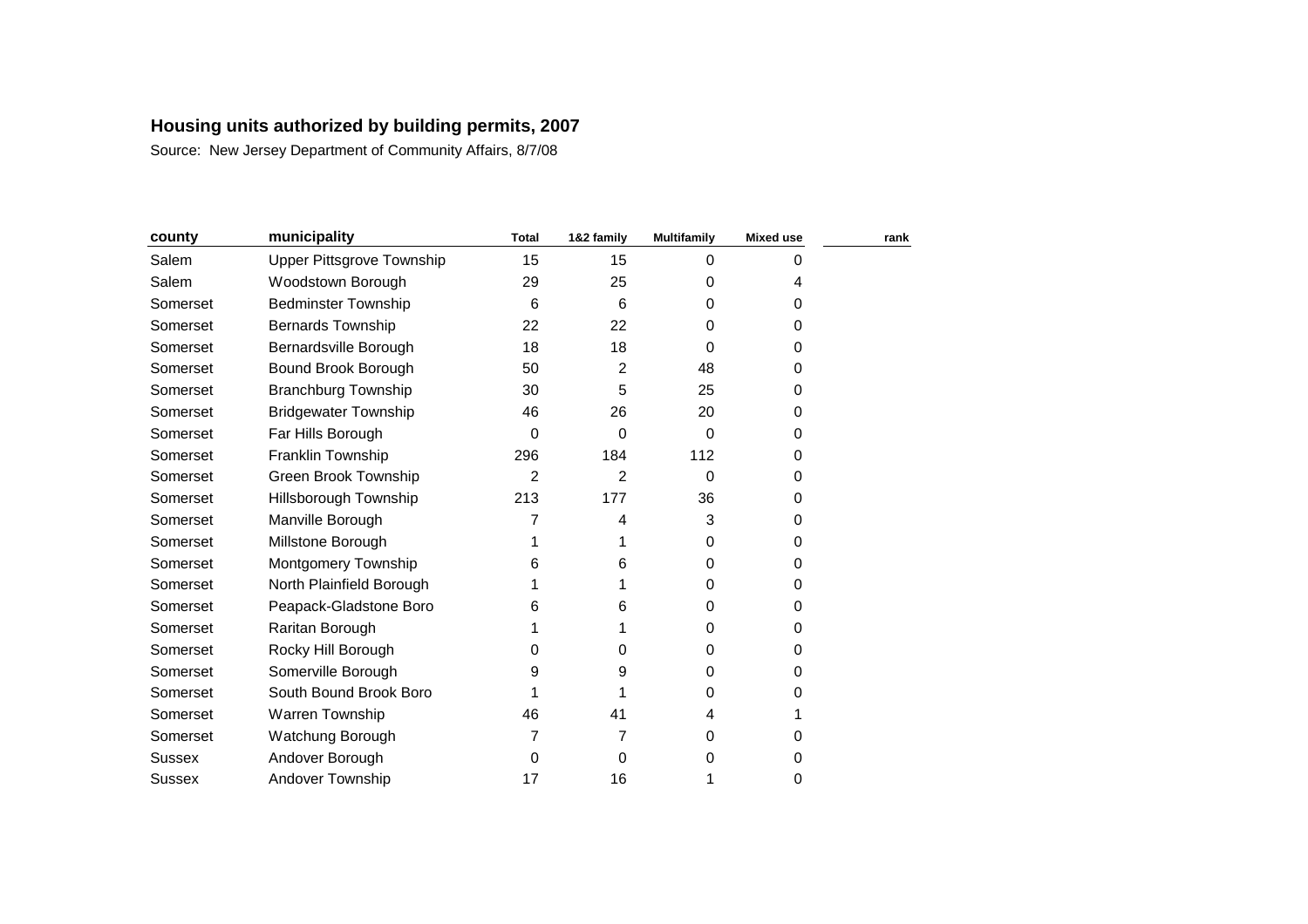| county        | municipality                     | <b>Total</b>     | 1&2 family  | <b>Multifamily</b> | <b>Mixed use</b> | rank |
|---------------|----------------------------------|------------------|-------------|--------------------|------------------|------|
| <b>Sussex</b> | <b>Branchville Borough</b>       | $\mathbf 0$      | $\Omega$    | $\Omega$           | 0                |      |
| <b>Sussex</b> | Byram Township                   | 11               | 11          | $\Omega$           | 0                |      |
| <b>Sussex</b> | Frankford Township               | 15               | 15          | 0                  | 0                |      |
| Sussex        | Franklin Borough                 | 3                | 3           | 0                  | 0                |      |
| <b>Sussex</b> | Fredon Township                  | 0                | 0           | 0                  | 0                |      |
| <b>Sussex</b> | Green Township                   | 22               | 22          | $\Omega$           | 0                |      |
| Sussex        | Hamburg Borough                  | 5                | 5           | 0                  | 0                |      |
| <b>Sussex</b> | <b>Hampton Township</b>          | 5                | 5           | $\Omega$           | 0                |      |
| <b>Sussex</b> | Hardyston Township               | 12               | 12          | 0                  | 0                |      |
| Sussex        | <b>Hopatcong Borough</b>         | 10               | 10          | $\Omega$           | 0                |      |
| <b>Sussex</b> | Lafayette Township               | 4                | 4           | $\Omega$           | 0                |      |
| Sussex        | Montague Township                | 18               | 18          | 0                  | 0                |      |
| <b>Sussex</b> | Newton Town                      | $\boldsymbol{0}$ | $\Omega$    | $\Omega$           | 0                |      |
| <b>Sussex</b> | Ogdensburg Borough               | 0                | 0           | 0                  | 0                |      |
| <b>Sussex</b> | Sandyston Township               | 2                | 2           | $\Omega$           | 0                |      |
| <b>Sussex</b> | Sparta Township                  | 63               | 52          | 11                 | 0                |      |
| Sussex        | Stanhope Borough                 | 6                | 6           | $\Omega$           | 0                |      |
| <b>Sussex</b> | <b>Stillwater Township</b>       | 6                | 6           | $\Omega$           | 0                |      |
| Sussex        | Sussex Borough                   | $\Omega$         | 0           | 0                  | 0                |      |
| Sussex        | Vernon Township                  | 24               | 24          | 0                  | 0                |      |
| <b>Sussex</b> | Walpack Township                 | 0                | $\mathbf 0$ | $\Omega$           | 0                |      |
| Sussex        | Wantage Township                 | 48               | 18          | 30                 | 0                |      |
| Union         | <b>Berkeley Heights Township</b> | 15               | 15          | 0                  | 0                |      |
| Union         | <b>Clark Township</b>            | 16               | 16          | 0                  | 0                |      |
| Union         | <b>Cranford Township</b>         | 25               | 20          | 5                  | 0                |      |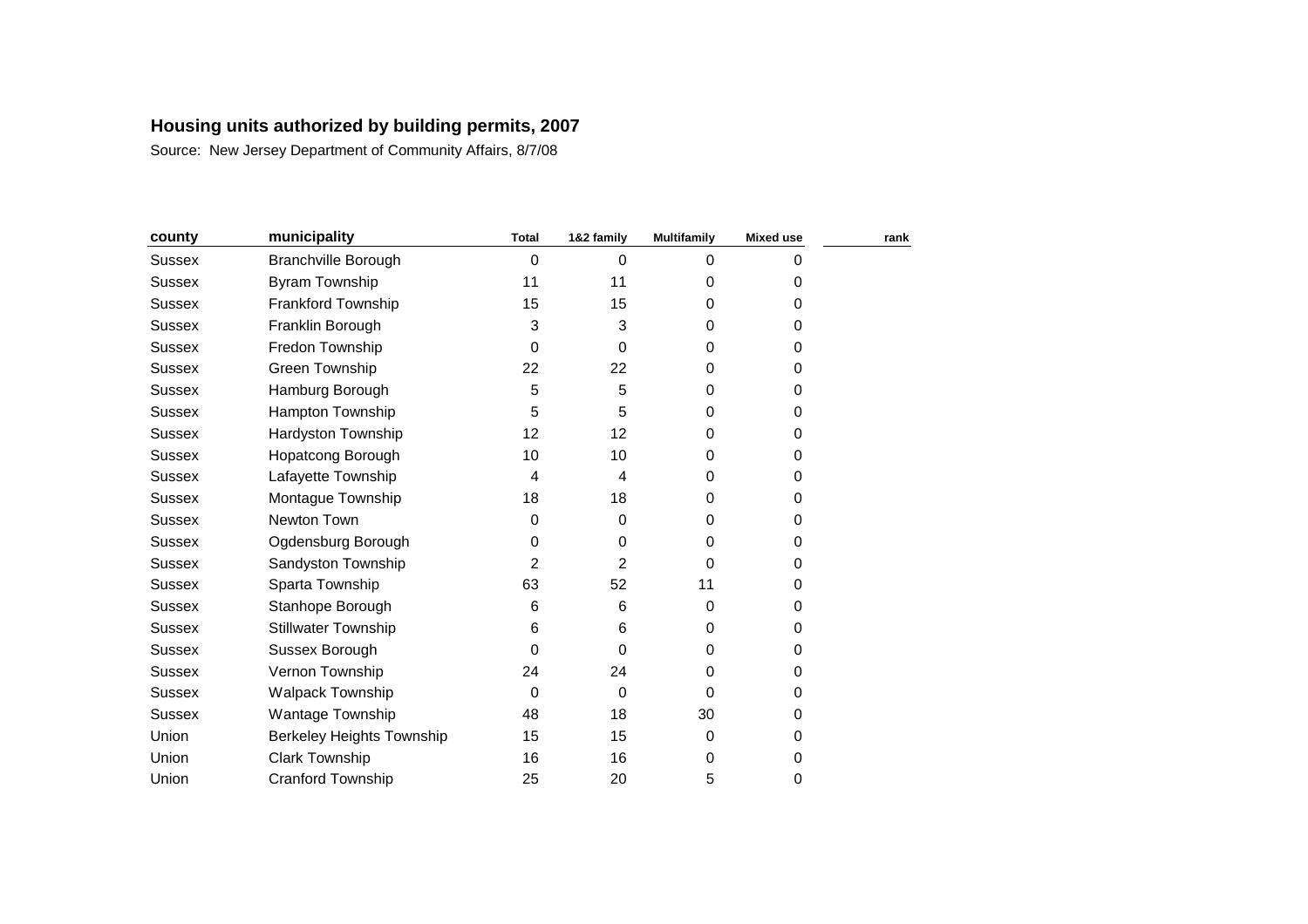| county | municipality               | <b>Total</b> | 1&2 family | <b>Multifamily</b> | <b>Mixed use</b> | rank |
|--------|----------------------------|--------------|------------|--------------------|------------------|------|
| Union  | Elizabeth City             | 455          | 383        | 72                 | 0                |      |
| Union  | Fanwood Borough            | 3            | 3          | $\mathbf 0$        | 0                |      |
| Union  | Garwood Borough            | 23           | 4          | 19                 | 0                |      |
| Union  | Hillside Township          | 10           | 9          | $\Omega$           |                  |      |
| Union  | Kenilworth Borough         | 10           | 10         | 0                  | 0                |      |
| Union  | Linden City                | 37           | 31         | 6                  | 0                |      |
| Union  | Mountainside Borough       | 9            | 9          | $\Omega$           | 0                |      |
| Union  | New Providence Borough     | 6            | 6          | 0                  | 0                |      |
| Union  | <b>Plainfield City</b>     | 11           | 11         | $\Omega$           | 0                |      |
| Union  | <b>Rahway City</b>         | 59           | 23         | 36                 | 0                |      |
| Union  | Roselle Borough            | 3            | 3          | $\Omega$           | 0                |      |
| Union  | Roselle Park Borough       | 8            | 8          | $\Omega$           | 0                |      |
| Union  | Scotch Plains Township     | 34           | 33         | 0                  |                  |      |
| Union  | Springfield Township       | 0            | $\Omega$   | 0                  | 0                |      |
| Union  | Summit City                | 12           | 12         | 0                  | 0                |      |
| Union  | Union Township             | 12           | 12         | 0                  | 0                |      |
| Union  | <b>Westfield Town</b>      | 50           | 50         | $\Omega$           | 0                |      |
| Union  | Winfield Township          | 0            | $\Omega$   | $\Omega$           | 0                |      |
| Warren | <b>Allamuchy Township</b>  | 6            | 6          | 0                  | 0                |      |
| Warren | Alpha Borough              |              |            | $\Omega$           | 0                |      |
| Warren | <b>Belvidere Town</b>      |              |            | 0                  | 0                |      |
| Warren | <b>Blairstown Township</b> | 9            | 9          | $\Omega$           | 0                |      |
| Warren | Franklin Township          | 2            | 2          | $\Omega$           | 0                |      |
| Warren | Frelinghuysen Township     | 5            | 5          | 0                  | 0                |      |
| Warren | <b>Greenwich Township</b>  | 0            | 0          | 0                  | 0                |      |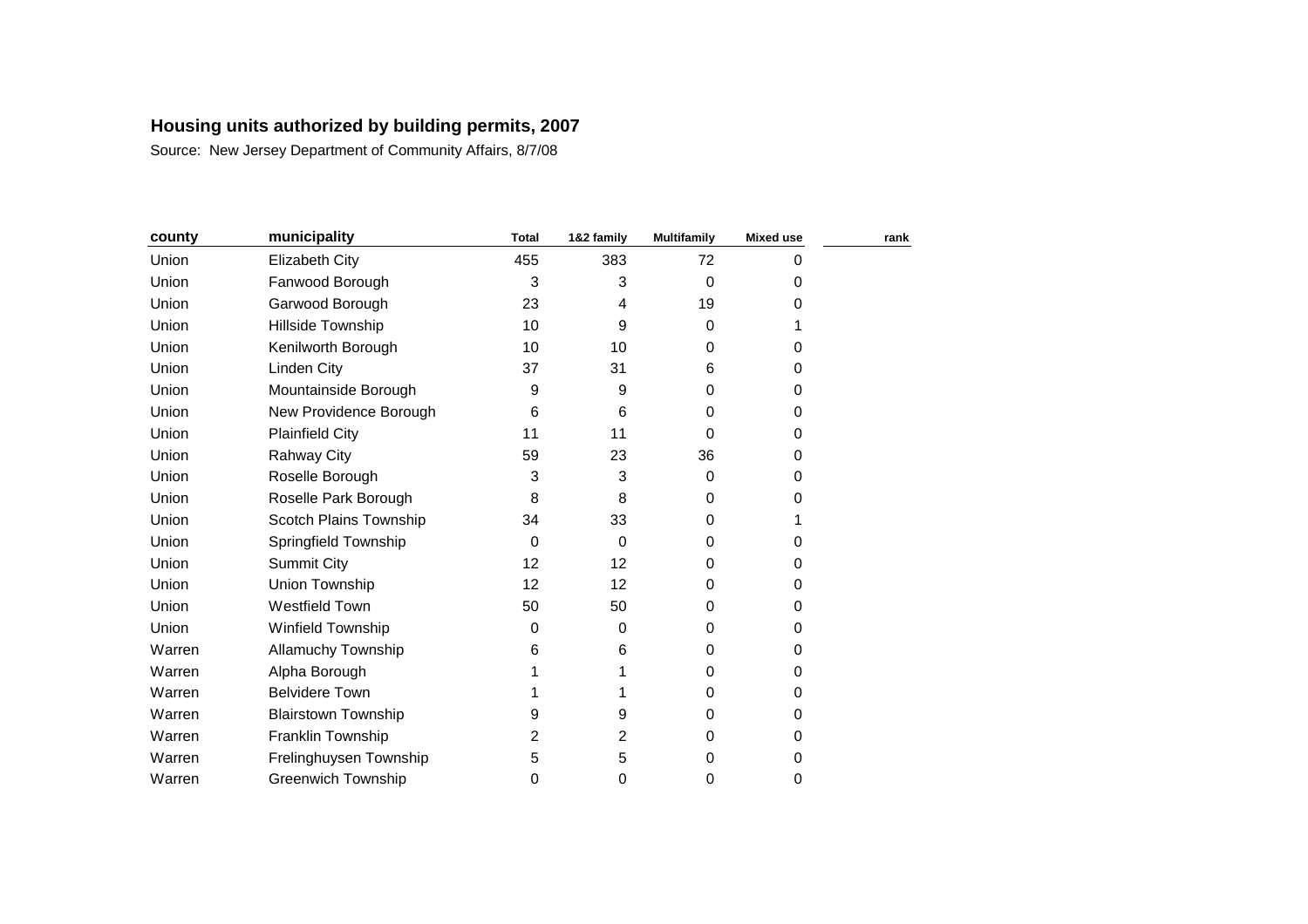| county | municipality             | <b>Total</b>      | 1&2 family | <b>Multifamily</b> | <b>Mixed use</b> | rank |
|--------|--------------------------|-------------------|------------|--------------------|------------------|------|
| Warren | Hackettstown Town        | 39                | 39         | 0                  | U                |      |
| Warren | <b>Hardwick Township</b> | 0                 | 0          | 0                  | 0                |      |
| Warren | Harmony Township         | 3                 | 3          | 0                  | 0                |      |
| Warren | Hope Township            | 9                 |            | 2                  | 0                |      |
| Warren | Independence Township    |                   |            | Ω                  | 0                |      |
| Warren | Knowlton Township        | 3                 | 3          | Ω                  | O                |      |
| Warren | Liberty Township         | 3                 | 3          | O                  | 0                |      |
| Warren | Lopatcong Township       | 8                 | 8          | O                  | 0                |      |
| Warren | Mansfield Township       | 8                 | 8          | O                  | 0                |      |
| Warren | <b>Oxford Township</b>   |                   |            | 0                  | 0                |      |
| Warren | Pahaquary Township       | See Hardwick Twp. |            |                    |                  |      |
| Warren | Phillipsburg Town        | 15                | 15         | 0                  | 0                |      |
| Warren | Pohatcong Township       | 4                 | 3          | 0                  |                  |      |
| Warren | Washington Borough       | 39                | 14         | 25                 | O                |      |
| Warren | Washington Township      | 13                | 13         | 0                  |                  |      |
| Warren | White Township           | 4                 | 3          | Ω                  |                  |      |
|        | <b>State Buildings</b>   | 2                 | 0          | 0                  | 2                |      |